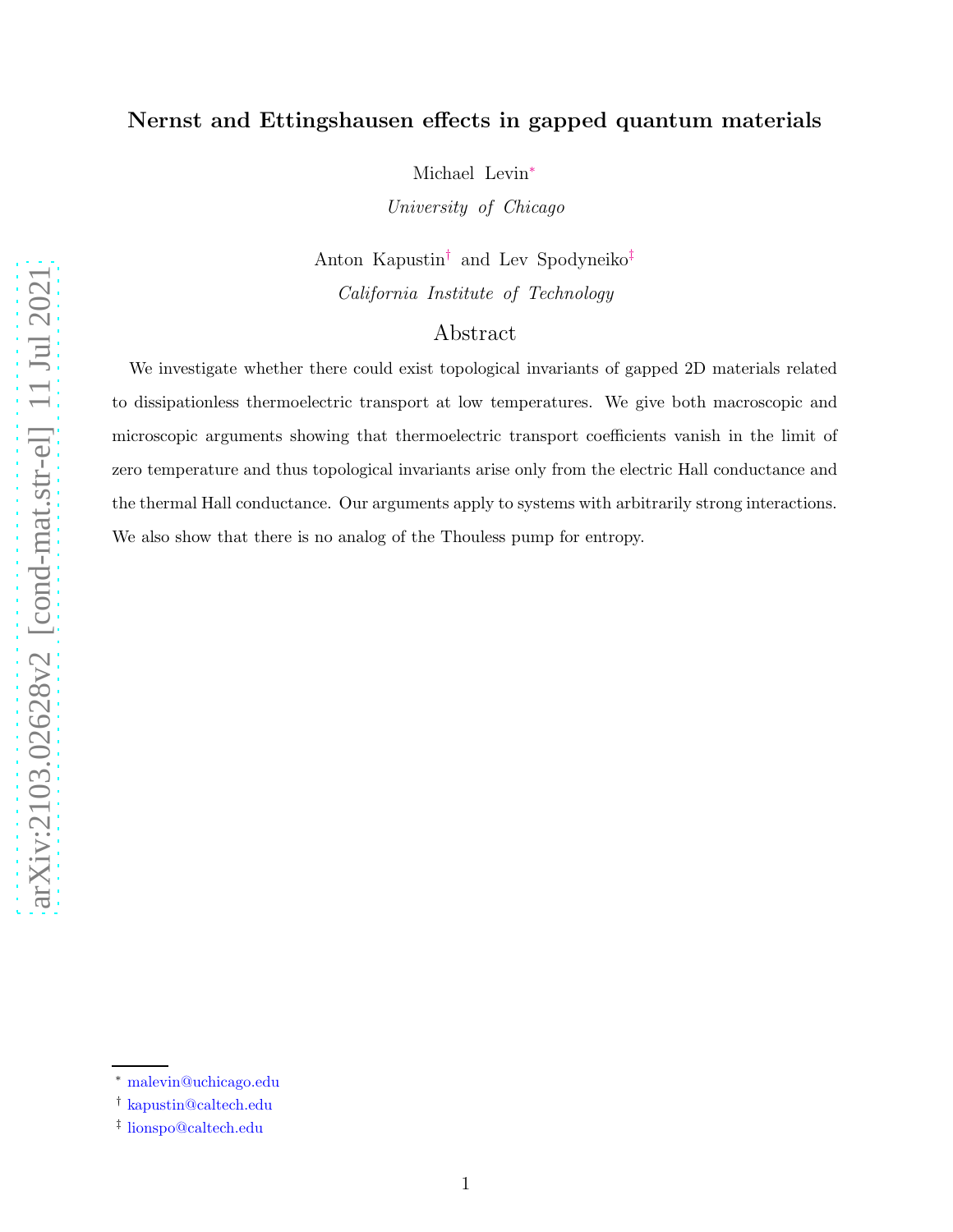#### I. INTRODUCTION

One of the most striking features of topological phases of matter is their unusual transport properties. Famously, 2D materials with broken time-reversal symmetry and a bulk energy or mobility gap can exhibit electric Hall conductance and thermal Hall conductance which are not exponentially suppressed at low temperatures. This can be attributed to chiral gapless edge modes which carry both electric and energy currents and are robust under arbitrary perturbations which do not close the gap. It is natural to ask whether other thermoelectric properties can exhibit similar anomalous behavior. In particular, can there be quantum Nernst and Ettingshausen effects, by analogy with the quantum Hall and quantum thermal Hall effects? More generally, it is of interest to understand fundamental constraints on thermoelectric transport at low temperatures.

In the linear regime, the Nernst and Ettingshausen effects in 2D materials are usually described in terms of two coefficients  $\nu_{xy}$  and  $\eta_{xy}$  which enter the phenomenological expressions for net electric and heat currents<sup>[1](#page-1-0)</sup>:

<span id="page-1-2"></span><span id="page-1-1"></span>
$$
I_x^{el} = -\sigma_{xy}(T)\Delta_y \mu - \nu_{xy}(T)\Delta_y T,\tag{1}
$$

$$
I_x^{heat} = -\eta_{xy}(T)\Delta_y \mu - \kappa_{xy}(T)\Delta_y T.
$$
\n(2)

Here  $\mu$  is the electrochemical potential (we are working in units where the electron charge e is set to 1), T is the temperature, and we assumed that  $\mu$  and T depend only on the y-coordinate. The coefficients  $\sigma_{xy}$  and  $\kappa_{xy}$  are the Hall conductance and the thermal Hall conductance, respectively. The coefficients  $\nu_{xy}$  and  $\eta_{xy}$  are usually called transverse thermoelectric coefficients; we will call them the Nernst and Ettingshausen coefficients, respectively.

The coefficients  $\sigma_{xy}$  and  $\nu_{xy}$  are dimensionless, while  $\eta_{xy}$  and  $\kappa_{xy}$  have the units of energy. Thus the quantum Nernst effect would mean that  $\nu_{xy}(T)$  approaches a nonzero constant  $\nu_{xy}(0)$  at  $T = 0$ , while the quantum Ettingshausen effect would mean that  $\eta_{xy} = bT + \dots$ where  $b$  is a nonzero constant and the dots denote terms which vanish faster that linearly (in a gapped material, presumably the dotted terms are exponentially suppressed). In a gapped material, there should be no appreciable bulk currents, and thus it should be possible to interpret the net currents [\(1-](#page-1-1)[2\)](#page-1-2) in terms of edge currents. Indeed, it is easy to see that if

<span id="page-1-0"></span><sup>&</sup>lt;sup>1</sup> If time-reversal symmetry is present, Onsager reciprocity implies that  $\eta_{xy} = T \nu_{yx}$ , but in this paper we are interested in situations where time-reversal symmetry is broken, either by an external magnetic field or spontaneously.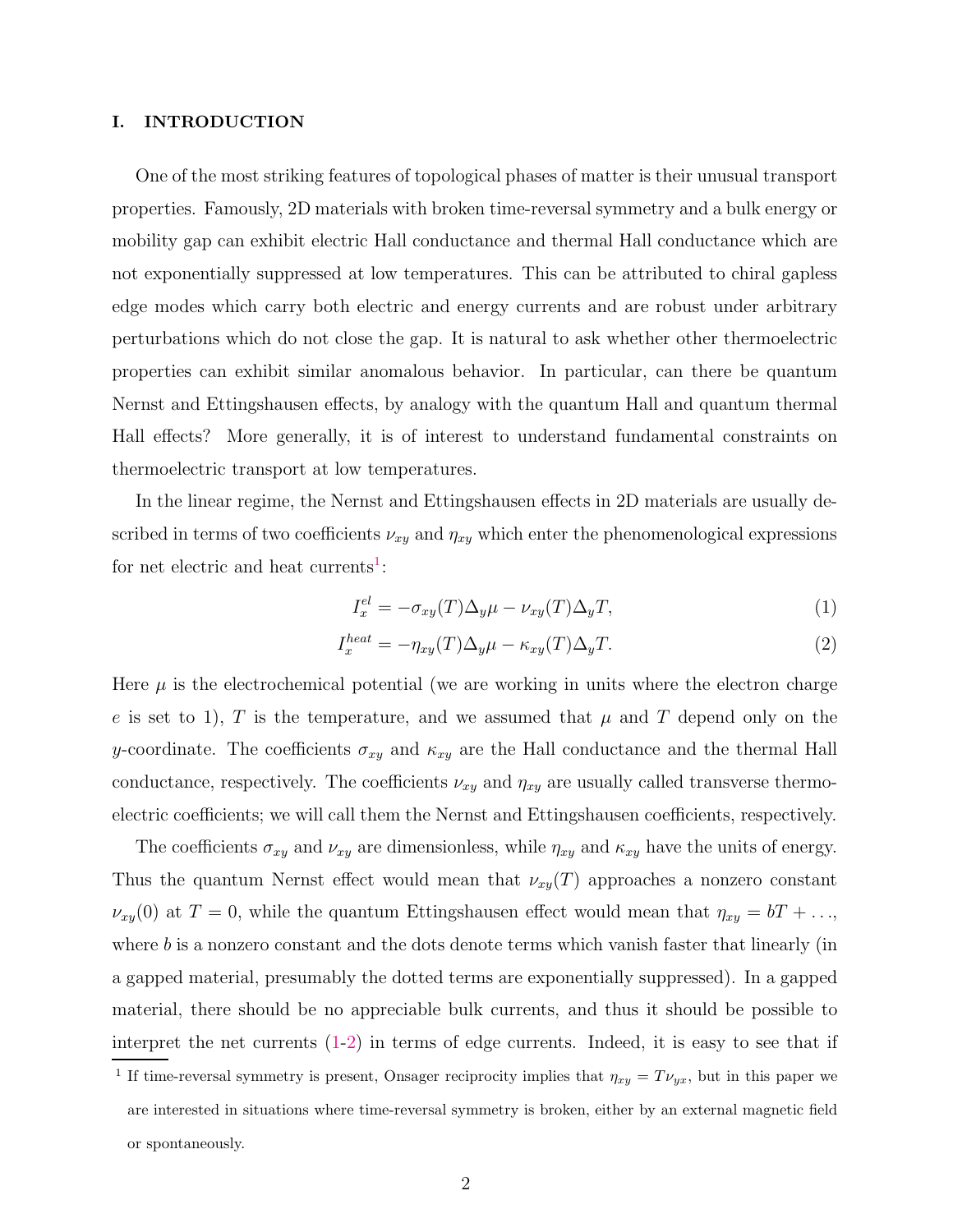$b = -\nu_{xy}(0)$ , then one can attribute [\(1-](#page-1-1)[2\)](#page-1-2) to chiral edge modes with equilibrium electric and energy currents

<span id="page-2-1"></span><span id="page-2-0"></span>
$$
I_{edge}^{el} = -\sigma_{xy}(0)\mu - \nu_{xy}(0)T,
$$
\n(3)

$$
I_{edge}^{E} = -\sigma_{xy}(0)\frac{\mu^2}{2} - \nu_{xy}(0)T\mu - \frac{1}{2}cT^2.
$$
\n(4)

Here we also assumed that  $\kappa_{xy}(T) = cT$  for some dimensionless constant c. F. Bloch's theorem  $[1, 2]$  $[1, 2]$  $[1, 2]$  and its energy counterpart  $[3]$  prohibit equilibrium currents in genuine 1D systems, but not for edges of 2D systems.

For IQHE and FQHE systems, it is well-known that both  $\sigma_{xy}(0)$  and c are nonzero and are topological invariants. If  $\nu_{xy}(0)$  were nonzero for some system, it would be a new topological invariant of gapped 2D materials. To see this, consider a strip of a 2D material infinitely extended in the  $x$  direction but having a finite extent in the  $y$  direction. Suppose that the parameters of the Hamiltonian are slowly varying in the y direction while maintaining a bulk gap. On the one hand, this system can be thought of as a 1D system, and therefore the net currents must vanish in equilibrium. Thus in equilibrium (that is, for constant T and  $\mu$ ) the edge currents must cancel between the two edges. On the other hand, the edge currents should be determined by the Hamiltonians near the respective edges. Thus  $\sigma_{xy}(0), \nu_{xy}(0),$ and c do not change under the variations of the Hamiltonian which do not close the bulk energy gap.

It is well-known that if the edges modes are non-interacting fermions, both  $\nu_{xy}(T)$  and  $\eta_{xy}(T)/T$  vanish at  $T = 0$ . This follows from two observations: (1) systems of free fermions have approximate particle-hole symmetry which becomes exact at  $T = 0$ ; (2) under the particle-hole symmetry, the temperature and the energy current are even, while the electrochemical potential, the electric current, and the Nernst and Ettingshausen coefficients are odd. Thus a necessary condition for a nonzero  $\nu_{xy}(0)$  are strong interactions.

In the case when the edge modes are described by a 1+1d Conformal Field Theory, it is well-known that non-zero values of  $\sigma_{xy}(0)$  and c are related to  $U(1)$  and gravitational anomalies, respectively, which can be cancelled by Chern-Simons and gravitational Chern-Simons terms in the bulk. By analogy one might expect that a nonzero value of  $\nu_{xy}(0)$  is related to topological terms in the bulk action involving both  $U(1)$  and gravitational fields. Since such terms cannot be constructed, the conclusion seems to be that the quantum Nernst and Ettingshausen effects do not exist either. However, this argument relies on the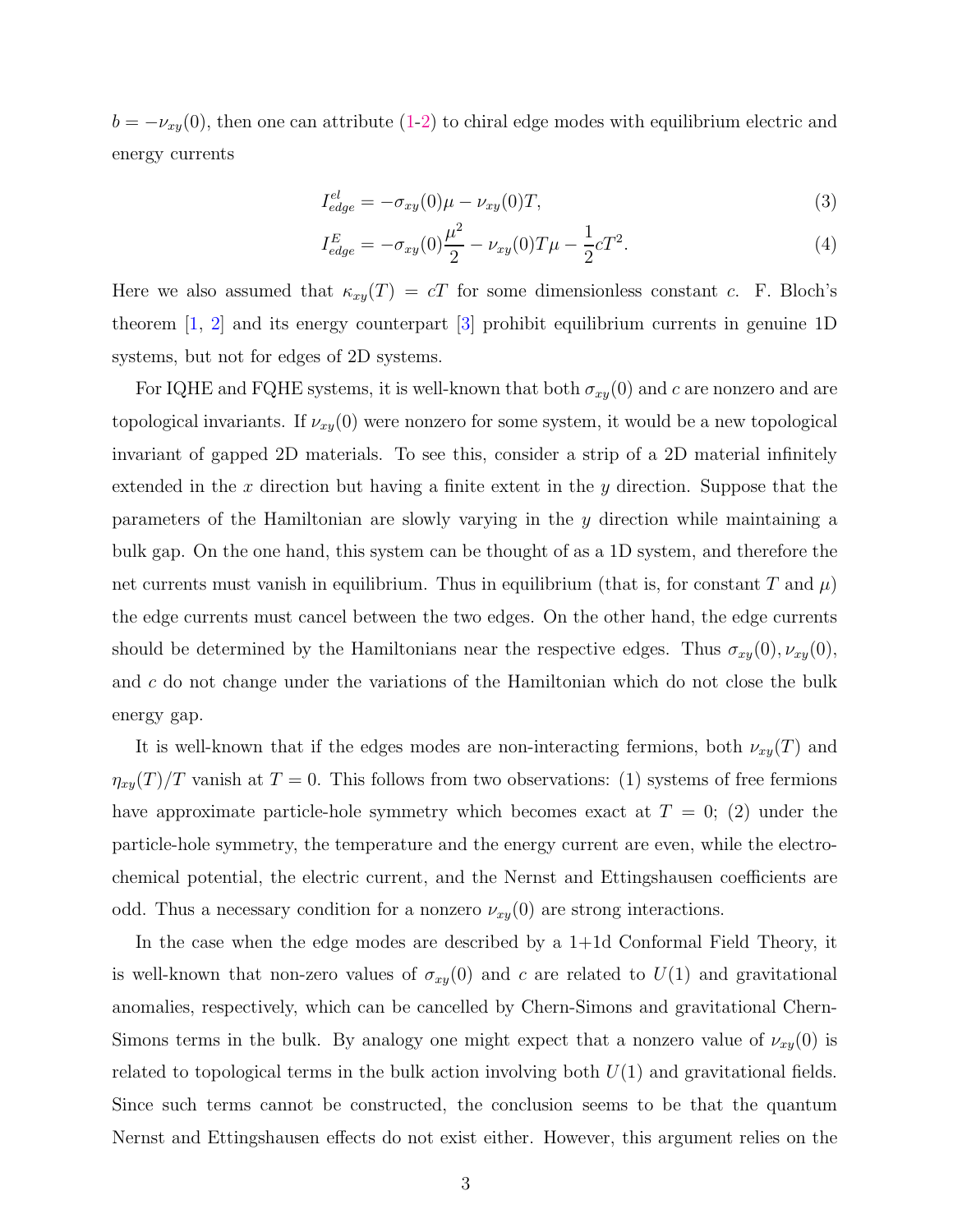assumption that every anomaly of the edge modes can be cancelled by a term in the bulk effective action. This is not obvious and in fact is not true in certain non-unitary conformal field theories (CFTs). Specifically, ghost CFTs have mixed  $U(1)$ -gravitational anomalies [\[4\]](#page-25-3). In general, it is not understood which field theory anomalies can always be cancelled by bulk topological terms.

In this paper we describe three arguments of varying generality showing that for gapped systems  $\nu_{xy}(0) = \lim_{T\to 0} \eta_{xy}(T)/T = 0$  and thus the quantum Nernst and Ettingshausen effects do not exist. In Section II we set up the notation and recall the expressions for the entropy production rate and the entropy current. In Section III we deduce the vanishing of  $\nu_{xy}(0)$  and  $\lim_{T\to 0} \eta_{xy}(T)/T$  from the Third Law of Thermodynamics. We also clarify the constraints imposed by the Third Law on the Seebeck and Peltier effects. In Section IV we present another argument for the vanishing of  $\nu_{xy}(0)$  and  $\lim_{T\to 0} \eta_{xy}(T)/T$ , under the assumption that the edges are described by a *unitary* CFT. In Section V we present yet another argument for the vanishing of  $\nu_{xy}(T)$  at low temperatures, based on a flux insertion thought experiment. This argument does not require a unitary CFT structure for edge excitations, but it does invoke some reasonable but hard-to-prove physical assumptions. As part of the latter argument, we also show that there is no analog of the Thouless pump for entropy. We discuss our results in Section VI.

The second-named author would like to thank Assa Auerbach for a discussion of Středa formulas. The work of A. K. and L. S. was supported in part by the U.S. Department of Energy, Office of Science, Office of High Energy Physics, under Award Number DE-SC0011632. A. K. was also supported by the Simons Investigator Award. M. L. was supported in part by the Simons Collaboration on Ultra-Quantum Matter, which is a grant from the Simons Foundation (651440).

### II. GENERALITIES

In this section we recall the definition of transport coefficients and some of their properties. The discussion applies both in 2D and 3D; in later sections we specialize to 2D materials.

In the hydrodynamic limit, one can expand the electric current density and the energy current density to first order in the electric field and the temperature gradient.<sup>[2](#page-3-0)</sup> For sim-

<span id="page-3-0"></span><sup>&</sup>lt;sup>2</sup> More precisely, these are "transport" currents. There are also "magnetization" currents which are present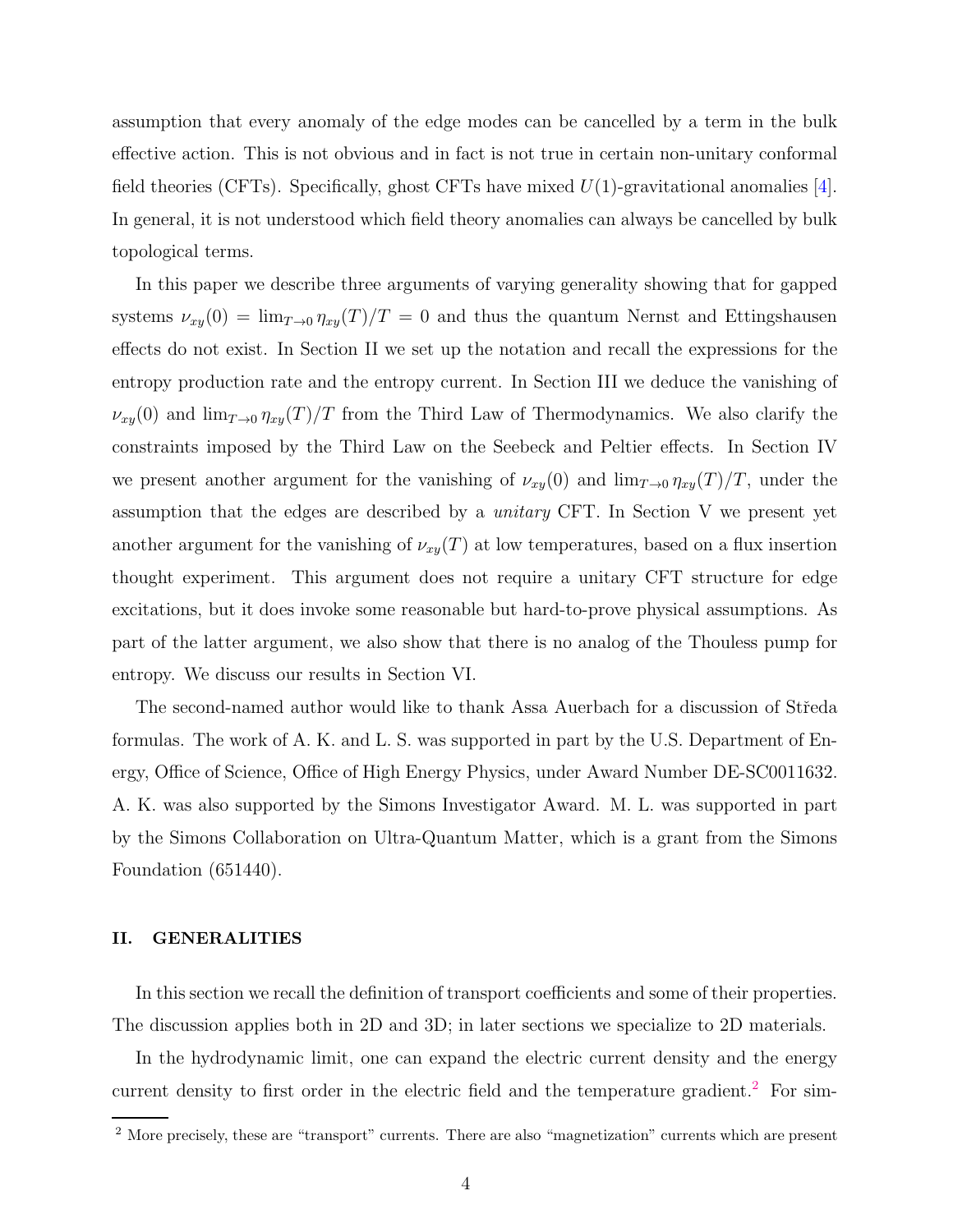plicity we will assume that the chemical potential is constant. For the electric current, this expansion has the form

$$
\mathbf{j}_k^N = \sigma_{km} \mathbf{E}_m - \nu_{km} \partial_m T,\tag{5}
$$

where  $\mathbf{E}_k = -\partial_k \varphi - \partial_t \mathbf{A}_k$  and  $\varphi$  is the electric potential. The conductivity tensor  $\sigma_{km}$ and the thermoelectric tensor  $\nu_{km}$  are functions of temperature only. Strictly speaking, this expansion applies in a non-equilibrium steady state (NESS). Thus we may assume  $\nabla \times \mathbf{E} = \frac{\partial \mathbf{B}}{\partial t} = 0$ . For the energy current the expansion is

$$
\mathbf{j}_k^E = \varphi \mathbf{j}_k^N + \eta_{km} \mathbf{E}_m - \kappa_{km} \partial_m T. \tag{6}
$$

Note that the first term on the r.h.s. is not invariant under a constant gauge transformation  $\varphi(x) \mapsto \varphi(x) + c$ . This is because the energy density operator also transforms under such gauge transformations,  $\hat{h}(\mathbf{r}) \mapsto \hat{h}(\mathbf{r}) + c\hat{\rho}(\mathbf{r})$ , where  $\hat{\rho}$  is the electric charge density. Since the current operators are defined by the equations

$$
i[\hat{H}, \hat{h}(x)] = -\nabla \cdot \hat{\mathbf{j}}^E(x), \quad i[\hat{H}, \hat{\rho}(x)] = -\nabla \cdot \hat{\mathbf{j}}^N(x), \tag{7}
$$

this requires the energy current operator to transform as well,  $\hat{\mathbf{j}}^E \mapsto \hat{\mathbf{j}}^E + c\hat{\mathbf{j}}^N$ . The tensor  $\nu_{km}$  describes the Seebeck and Nernst effects, while the tensor  $\eta_{km}$  describes the Peltier and Ettingshausen effects.

Transport coefficients are constrained by Onsager's reciprocity relations [\[5\]](#page-25-4):

<span id="page-4-0"></span>
$$
\sigma_{km}(T, \mathbf{B}) = \sigma_{mk}(T, -\mathbf{B}), \quad \kappa_{km}(T, \mathbf{B}) = \kappa_{mk}(T, -\mathbf{B}), \quad \eta_{km}(T, \mathbf{B}) = T\nu_{mk}(T, -\mathbf{B}). \tag{8}
$$

where we assumed for definiteness that time-reversal invariance is broken only by an external magnetic field B. In general, Onsager reciprocity relates transport coefficients of a system and its time-reversal partner. Note that in a time-reversal-invariant situation the tensors σ and κ are required to be symmetric, but ν and η can have both a symmetric and an anti-symmetric part. We will distinguish the symmetric and anti-symmetric components with superscripts S and A. Thus  $\sigma^S$  is the ordinary conductivity tensor, while  $\sigma^A$  is the Hall conductivity tensor, etc.

One can compute the bulk entropy production rate per unit volume following [\[5\]](#page-25-4). The rate of change of entropy density is

$$
\frac{\partial s}{\partial t} = \frac{1}{T} \left( \frac{\partial h}{\partial t} - \varphi \frac{\partial \rho}{\partial t} \right) = \frac{1}{T} \left( -\nabla \cdot \mathbf{j}^E + \varphi \nabla \cdot \mathbf{j}^N \right). \tag{9}
$$

even in equilibrium.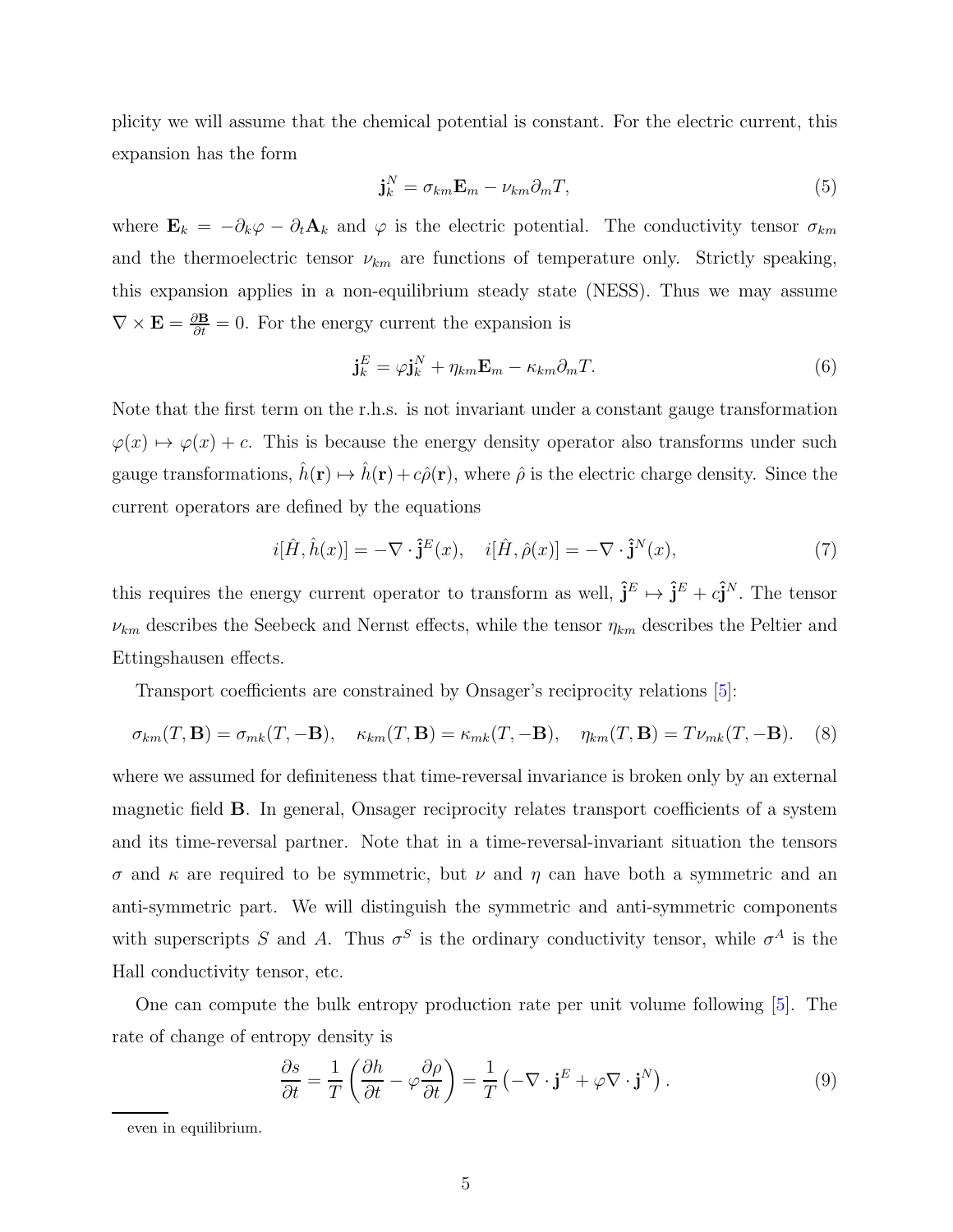Computing the divergences of currents and taking into account  $\nabla \times \mathbf{E} = 0$  we get

<span id="page-5-1"></span>
$$
\frac{\partial s}{\partial t} = \frac{1}{T} \sigma_{km} \mathbf{E}_k \mathbf{E}_m + \frac{1}{T^2} \kappa_{km} \partial_k T \partial_m T - \frac{1}{T^2} (T \nu_{km} + \eta_{mk}) \mathbf{E}_k \partial_m T - \nabla \cdot \mathbf{j}_k^S, \tag{10}
$$

where the entropy current density is

<span id="page-5-2"></span>
$$
\mathbf{j}_k^S = \frac{1}{T} \eta_{km} \mathbf{E}_m - \frac{1}{T} \kappa_{km} \partial_m T. \tag{11}
$$

Note that only the symmetric parts of the conductivity tensors  $\sigma_{km}$  and  $\kappa_{km}$  enter the expression for the entropy production rate. The anti-symmetric parts (the Hall conductance  $\sigma^A$  and the thermal Hall conductance  $\kappa^A$ ) drop out. The entropy current seems to depend on the whole tensor  $\kappa$ , but in fact one can replace  $\kappa$  with  $\kappa^S$ , since this changes the current only by a divergence-free vector field. One can say that  $\sigma^A$  and  $\kappa^A$  describe non-dissipative phenomena. On the other hand, both symmetric and anti-symmetric parts of  $\nu_{km}$  and  $\eta_{km}$  contribute to dissipation. Note also that Onsager reciprocity relations ensure that the entropy production rate does not change if one switches the direction of the external magnetic field (or replaces the system with its time-reversal partner).

# <span id="page-5-3"></span>III. THERMOELECTRIC COEFFICIENTS OF GAPPED MATERIALS AND THE THIRD LAW

Consider a material with short-range interactions and either a bulk energy gap or a mobility gap.<sup>[3](#page-5-0)</sup> If the temperature T is well below the bulk gap, the entropy production rate per unit volume should be exponentially small. From [\(10\)](#page-5-1) we see that both  $\sigma^{S}(T)$  and  $\kappa^{S}(T)$ are exponentially small, while  $\eta_{mk}(T) \simeq -T \nu_{km}(T)$  up to exponentially small corrections.

Let us show that the Third Law of Thermodynamics implies  $\lim_{T\to 0} \eta^S(T)/T = \nu^S(0)$ 0. One standard formulation of the Third Law ("the Nernst unattainability principle" [\[6\]](#page-25-5)) states that it is impossible to lower the entropy of a body to its zero-temperature value within a finite time. The Nernst unattainability principle prohibits creating a *perpetuum mobile* of the third kind (a Carnot engine where one of the heat baths is at  $T = 0$ ). Consider two heat baths at low T connected by a cylindrical "bridge" made of the material of interest. If one applies an electric field across the bridge, the entropy current density across the bridge is

<span id="page-5-0"></span><sup>&</sup>lt;sup>3</sup> The assumption about short-range interactions is made to exclude superconductors, where an energy gap arises only due to long-range Coulomb interactions.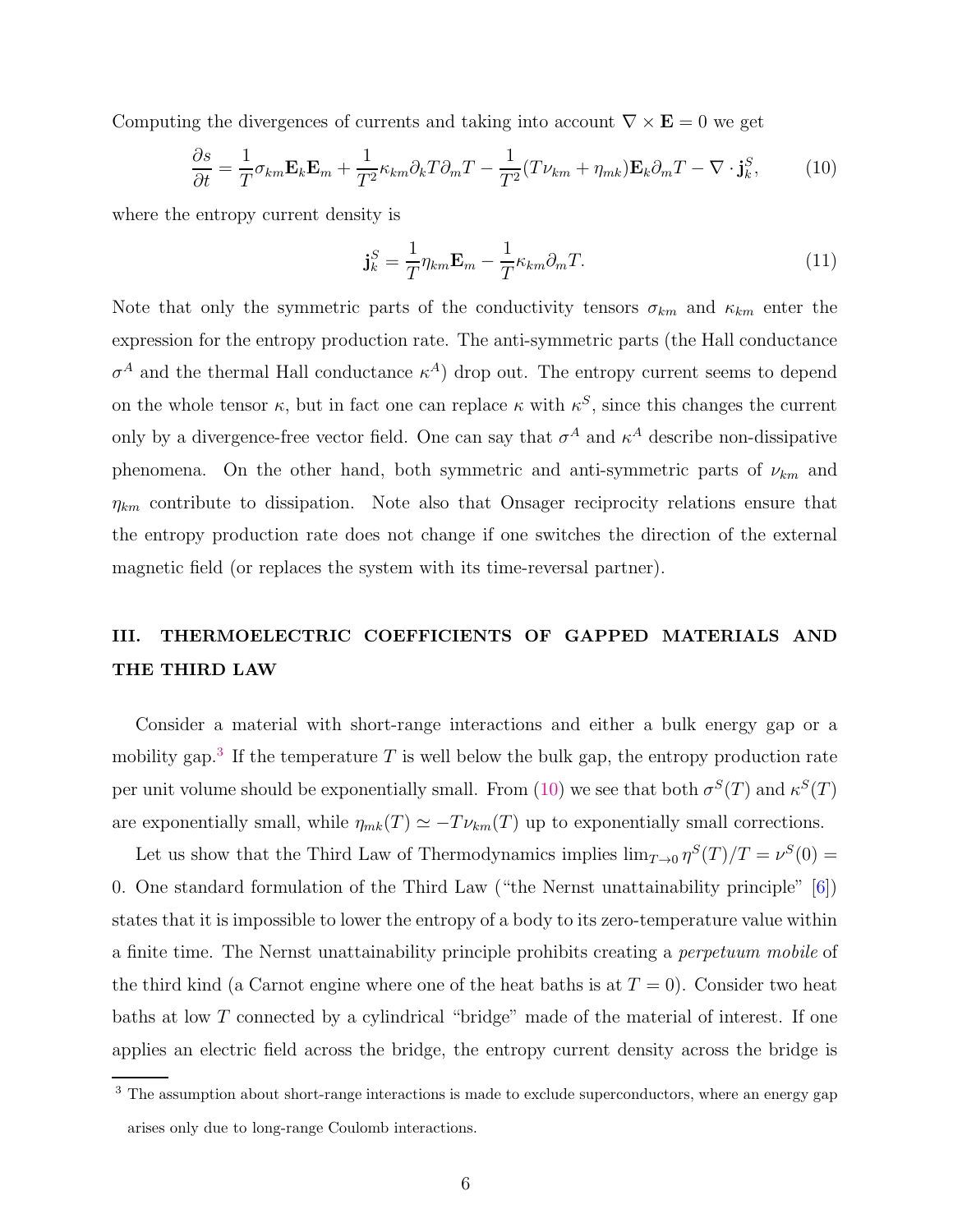given by eq. [\(11\)](#page-5-2). Since  $\kappa^{S}(T)$  is exponentially small, the magnitude of the entropy current is determined by  $\eta_{km}^S(T)\hat{n}_k\hat{n}_m/T$ , where  $\hat{n}_k$  is a unit vector in the direction of the cylinder axis. If  $\lim_{T\to 0} \eta^S(T)/T \neq 0$ , a nonzero amount of entropy  $\Delta S$  will be transported across the bridge per unit time even as  $T$  approaches zero for some choice of how we orient the materials before wrapping it into the cylinder. If the excess entropy of the "source" heat bath over its zero-T value is S, it would take a finite time  $S/\Delta S$  to lower its entropy to its zero-T value, in contradiction with the Nernst unattainability principle. Hence we must have  $\lim_{T\to 0} \eta^{S}(T)/T = 0$ . Then Onsager reciprocity [\(8\)](#page-4-0) implies  $\nu^{S}(0) = 0$ . This argument is very robust and does not depend on the existence of the bulk gap.

To show that  $\lim_{T\to 0} \eta^A(T)/T = \nu^A(0) = 0$ , we make use of another common formulation of the Third Law: "the Nernst heat theorem". It states that the  $T \to 0$  limit of the entropy of a body is finite and independent of the parameters of the Hamiltonian. It does not follow from the Nernst unattainability principle without additional assumptions [\[7\]](#page-25-6) (for a recent discussion see [\[8\]](#page-25-7)). For example, the ideal Boltzmann gas violates the Nernst heat theorem because its entropy diverges as  $T \to 0$ . Nevertheless, if one assumes that the  $T \to 0$  limit of the entropy is finite ("the Einstein principle") and that the specific heat is strictly positive, one can deduce the Nernst heat theorem from the Nernst unattainability principle [\[7\]](#page-25-6).

Consider a piece of material shaped as a cylindrical shell with caps on both ends. The shell is in contact with a heat bath at temperature  $T$ . Suppose there is a current-carrying solenoid inside the cylinder so that the two caps are subject to a magnetic field  $\pm B$ . We also assume that the material is not completely homogeneous and interpolates between a trivial insulator at one end and a gapped material of interest at the other end. At strictly zero T this might lead to a divergent correlation length at the interface between the two materials. However, at  $T > 0$  one expects such an interpolation to be possible while maintaining a finite correlation length throughout. For example, if the interface is described by a  $1+1d$ CFT, the correlation length is of order  $1/T$ . This ensures that a hydrodynamic description is possible.

The main ingredient in the argument is the thermodynamic formula for the Nernst coefficient [\[9\]](#page-25-8):

<span id="page-6-0"></span>
$$
\nu^{A}(T) = \left(\frac{\partial m}{\partial T}\right)_{\mu} = \left(\frac{\partial s}{\partial B}\right)_{\mu},\tag{12}
$$

where m is magnetization per unit area and s is the entropy per unit area. Eq.  $(12)$  and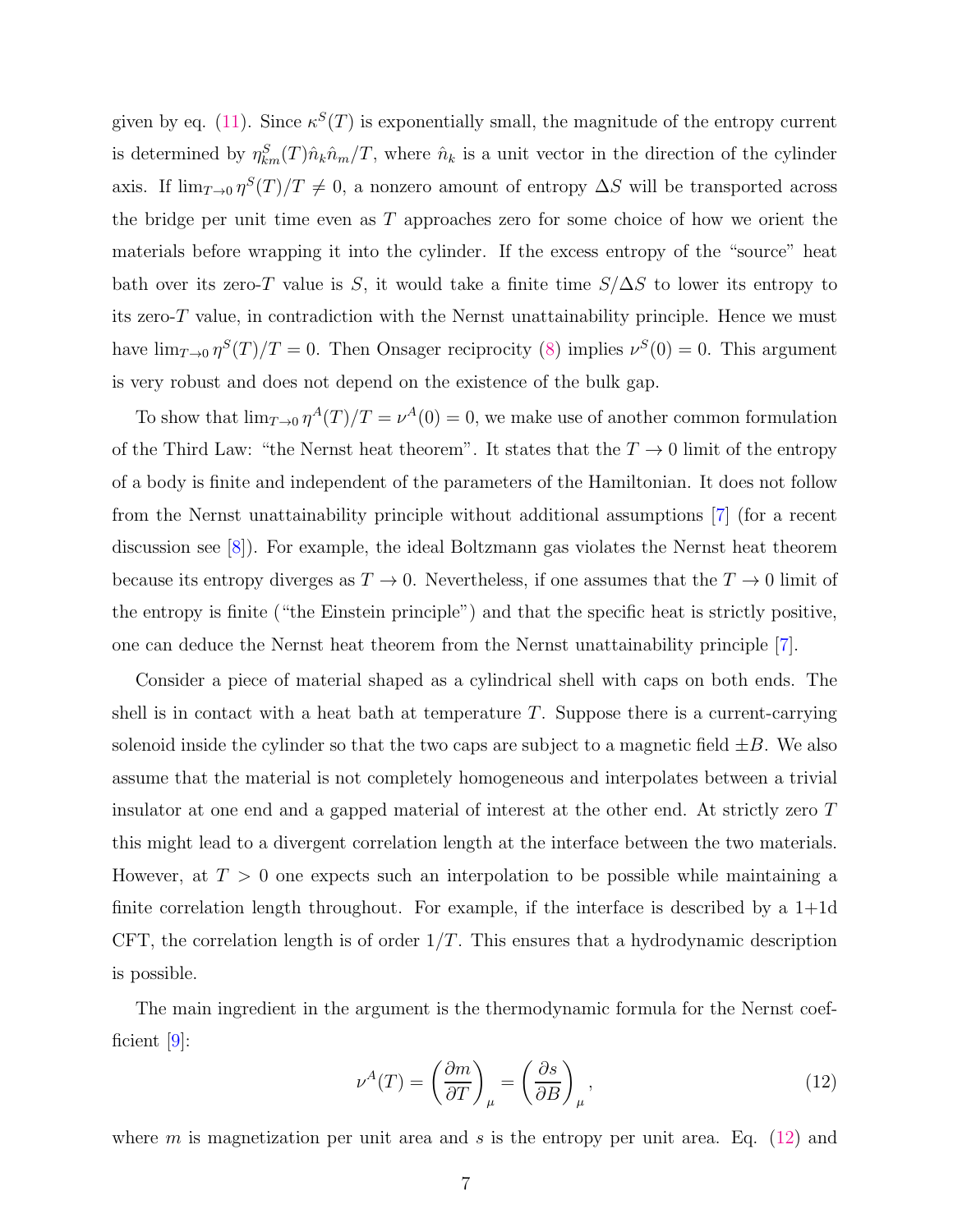a similar formula for the Hall conductance  $[10]$  are usually called Streda formulas, although they appeared already in  $[11]$ . Eq.  $(12)$  is not exact, but it becomes exact in gapped materials at low T if one assumes that in this limit only surface currents are non-zero  $[9-11]$ . This is discussed further in Appendix A.

According to the Nernst heat theorem, the entropy S of the cylinder must approach a B-independent constant at  $T = 0$ . On the other hand, we can compute the derivative of the entropy with respect to  $B$  using  $(12)$ . The latter calculation gives

<span id="page-7-0"></span>
$$
\left(\frac{\partial S}{\partial B}\right)_{\mu} = (\nu^A(T) - \nu_0^A(T))A,\tag{13}
$$

where A is the area of the cap and  $\nu_0^A(T)$  is the Nernst coefficient of the trivial insulator. By the Nernst heat theorem, the l.h.s. of Eq. [\(13\)](#page-7-0) approaches zero as  $T \to 0$ . Since the Nernst coefficient of the trivial insulator is zero, this implies  $\nu^A(0) = 0$ . Then Onsager reciprocity implies  $\lim_{T\to 0} \eta^A(T)/T = 0.$ 

The above argument deserves a few comments. First, we should mention that we have made an implicit assumption, namely that the bulk energy (or mobility) gap remains open for sufficiently small  $B$ , where  $B$  is the magnetic field produced by the solenoid. This assumption is necessary to justify the Středa formula, Eq.  $(12)$ .

Our second comment involves an interesting example, namely the  $\nu = 5/2$  FQH state. It was proposed by several authors [\[12](#page-26-2), [13](#page-26-3)] that for this state, the gap  $\Delta_n$  for neutral bulk excitations might be much lower than the gap  $\Delta_c$  for charged excitations. If  $\Delta_n \ll T \ll \Delta_c$ , these neutral excitations have an extensive and B-dependent entropy, so that  $(\partial s/\partial B)_N$  is independent of  $T$  and nonzero. Given this  $B$  dependent entropy, one might think that the  $\nu = 5/2$  FQH state could have a nonzero Nernst coefficient  $\nu^{A}(T)$  at very low temperatures. However, this is *not* the case since the quantity that appears in Eq. [\(13\)](#page-7-0) is  $(\partial s/\partial B)_{\mu}$  not  $(\partial s/\partial B)_N$ . Indeed, the results of [\[12,](#page-26-2) [13\]](#page-26-3) imply that  $(\partial s/\partial B)_\mu = 0$  in this temperature range, and thus  $\nu^{A}(T) \simeq 0$ .

## IV. EQUILIBRIUM CURRENTS IN A UNITARY CFT

In this section we show that if edge degrees of freedom of a 2D gapped material are described by a unitary 1+1d CFT with a  $U(1)$  symmetry, then the edge  $U(1)$  current is independent of T. Likewise, we show that the edge energy current has no  $\mu$  dependence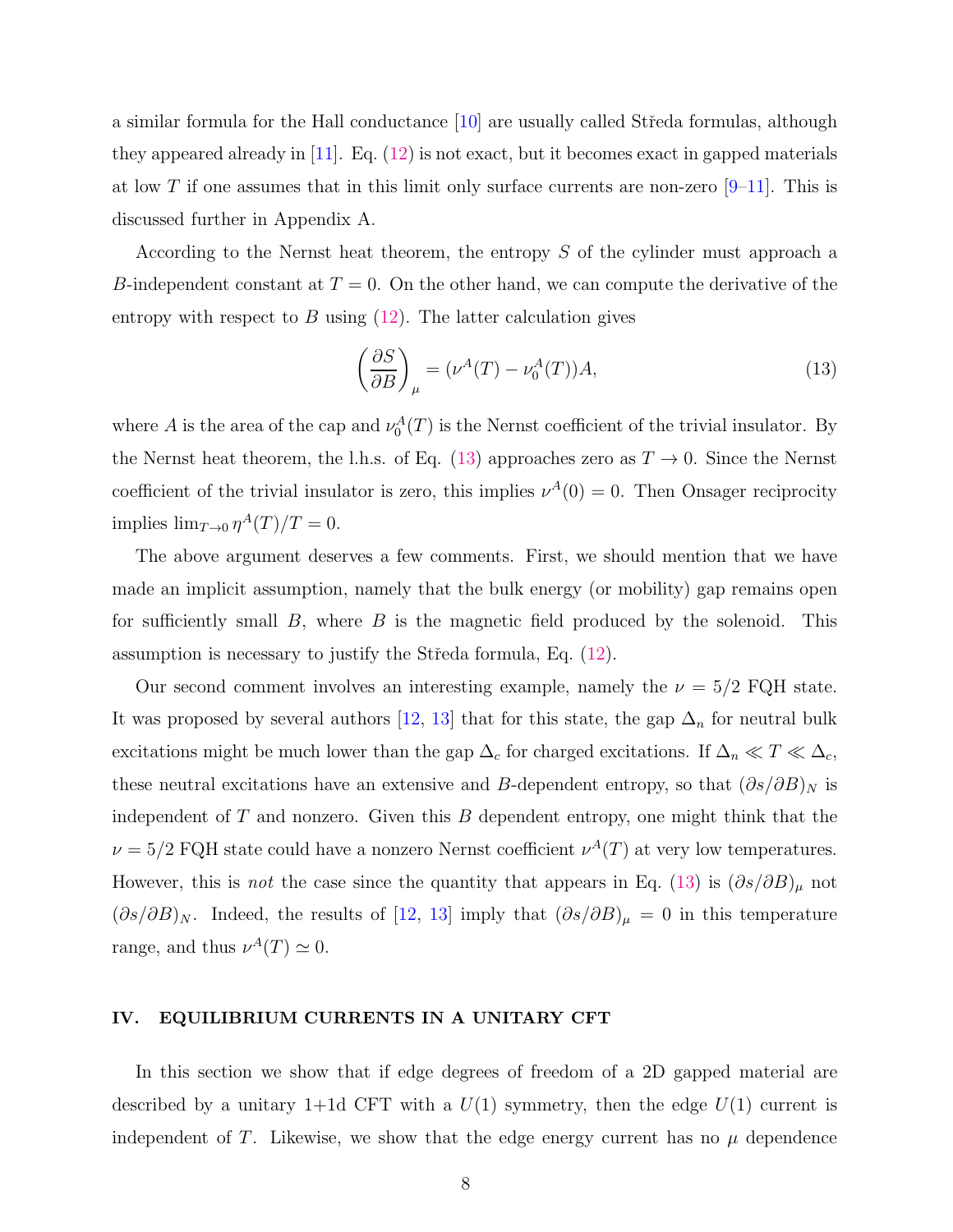except for the first term in Eq. [\(4\)](#page-2-0). Translating these results into the language of transport coefficients, it follows that  $\nu^{A}(T)$  and  $\eta^{A}(T)/T$  are exponentially suppressed at low temperatures for any material of this kind.

By assumption, the edge excitations are described by a unitary CFT whose operator content includes a traceless symmetric conserved energy-momentum tensor T and a conserved  $U(1)$  current J. After performing the Wick rotation and introducing complex coordinates [\[14](#page-26-4)], the operator product expansions of the left-moving energy-momentum  $T(z) = \sum_n L_n z^{-n-2}$  and  $U(1)$  currents  $J(z) = \sum_n J_n z^{-n-1}$  are:

$$
T(z)T(w) \sim \frac{c_L/2}{(z-w)^4} + \frac{2T(w)}{(z-w)^2} + \frac{\partial T(w)}{(z-w)} + \text{reg},\tag{14}
$$

$$
T(z)J(w) \sim \frac{\alpha_L}{(z-w)^3} + \frac{J(w)}{(z-w)^2} + \frac{\partial J(w)}{(z-w)} + \text{reg},\tag{15}
$$

$$
J(z)J(w) \sim \frac{k_L}{(z-w)^2} + \text{reg.}
$$
\n(16)

Analogous expressions are true for the right-moving currents  $\overline{T}$  and  $\overline{J}$ . This leads to the following transformation law under a conformal change of coordinates:

<span id="page-8-1"></span>
$$
u'^{2}\widetilde{T}(u) = T(z) - \frac{c_{L}}{12} \left\{ \frac{u'''}{u'} - \frac{3}{2} \left( \frac{u''}{u'} \right)^{2} \right\},
$$
\n(17)

$$
u'\tilde{J}(u) = J(z) - \frac{\alpha_L}{2} \frac{u''}{u'},\tag{18}
$$

where  $u(z)$  is a conformal transformation and prime indicates derivatives with respect to z.

Under a gauge transformation  $\Omega(z)$  the currents change as follows:

$$
\widetilde{T} = T + \frac{\alpha_L}{2} (\ln \Omega)'' + \frac{k_L}{2} (\ln \Omega)'^2 - (\ln \Omega)' J(z), \tag{19}
$$

$$
\widetilde{J} = J - k_L (\ln \Omega)',\tag{20}
$$

The energy and  $U(1)$  currents are given by

<span id="page-8-0"></span>
$$
\langle j^E \rangle = \langle T_{tx} \rangle = \frac{1}{2\pi} \langle T - \bar{T} \rangle, \tag{21}
$$

$$
\langle j \rangle = \langle J_x \rangle = \frac{1}{2\pi} \langle J - \bar{J} \rangle,\tag{22}
$$

where  $T_{tx}$  is time-space component of the standard energy-momentum tensor and  $J_x$  is the charge current. In the plane geometry the expectation values of  $j<sup>E</sup>$  and j are equal zero due to conformal invariance. Expectation values of the currents at a finite temperature  $1/\beta$  can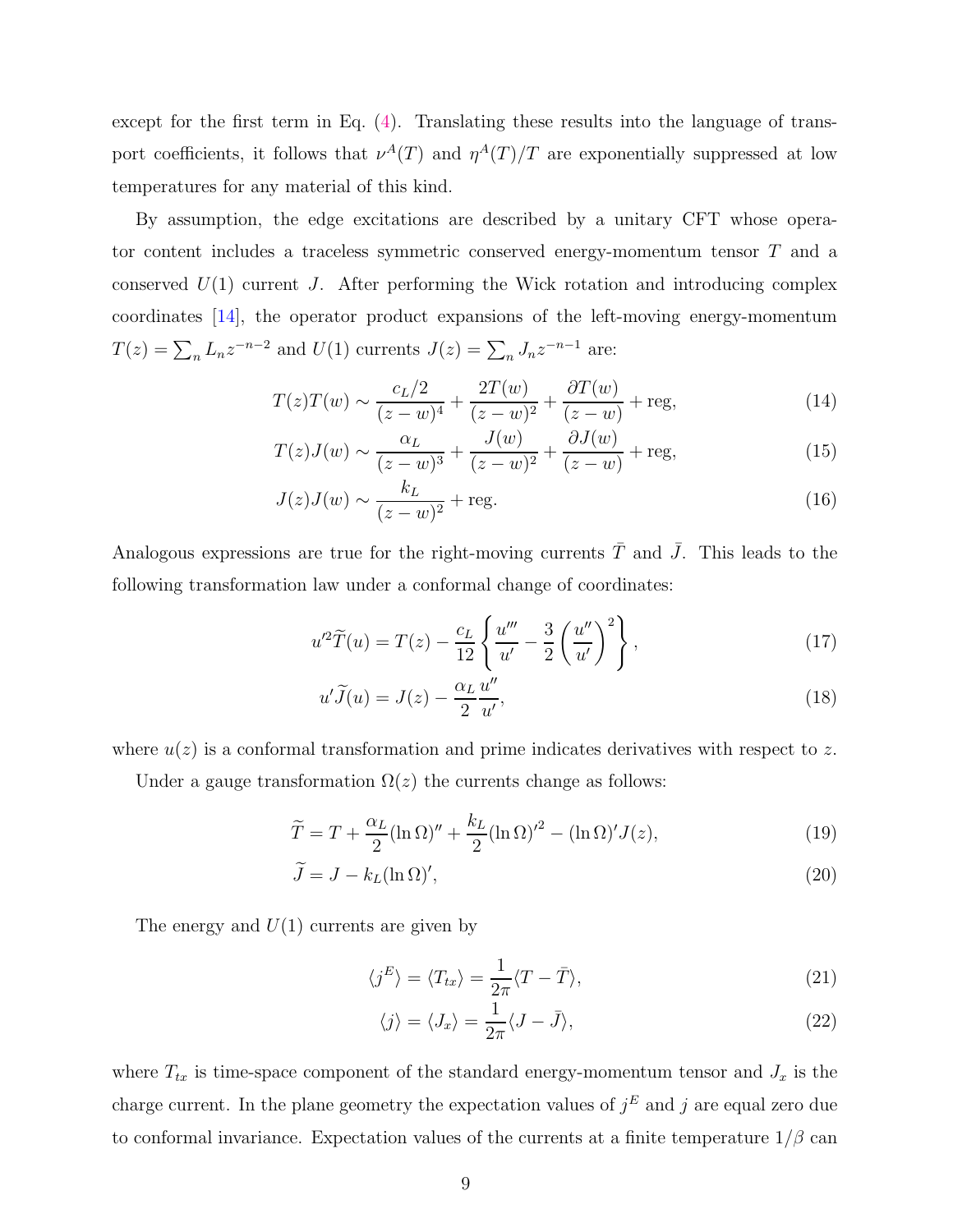be found by a conformal transformation from a cylinder onto the plane [\[15,](#page-26-5) [16](#page-26-6)]:

$$
u(z) = \exp\left[\frac{2\pi i}{\beta}(\tau + ix)\right],\tag{23}
$$

where  $z = \tau + ix$  is coordinate on a cylinder with periodic time  $\tau \sim \tau + \beta$  and u is a complex coordinate on the plane. Using the transformation law for the currents we find

$$
\langle j^E \rangle_{\beta} = \frac{\pi}{12\beta^2} (c_L - c_R), \tag{24}
$$

$$
\langle j \rangle_{\beta} = \frac{i}{2\beta} (\alpha_L - \alpha_R). \tag{25}
$$

In order to find the currents at non-zero electrochemical potential we can study the behavior of the operators under  $U(1)$  gauge transformations. One can see from eq. [\(19\)](#page-8-0) that under a large gauge transformation

<span id="page-9-0"></span>
$$
\Omega(z) = \exp(-\mu z) \tag{26}
$$

the Hamiltonian  $H =$ 1  $\frac{1}{2\pi}(L_0 + \bar{L}_0)$  transforms as  $H \to H + \mu Q$  where  $Q =$ 1  $\frac{1}{2\pi}(J_0+\bar{J}_0).$ Therefore, a change in the electric potential can be mimicked by the gauge transformation [\(26\)](#page-9-0). The currents change as follows:

$$
\langle j^E \rangle_{\beta,\mu} = \frac{\pi}{12\beta^2} (c_L - c_R) + \frac{i\mu}{2\beta} (\alpha_L - \alpha_R) + \frac{(k_L - k_R)}{2\pi} \frac{\mu^2}{2}
$$
(27)

$$
\langle j \rangle_{\beta,\mu} = \frac{i}{2\beta} (\alpha_L - \alpha_R) + \frac{k_L - k_R}{2\pi} \mu.
$$
 (28)

By considering two edges at slightly different temperatures and chemical potentials (or by comparing these expressions to  $(3)$  and  $(4)$ ) we find the transport coefficients to be

$$
\kappa^A = \frac{\pi}{6\beta}(c_R - c_L),\tag{29}
$$

$$
\nu^A = \frac{i}{2}(\alpha_R - \alpha_L),\tag{30}
$$

$$
\eta^A = \frac{i}{2}(\alpha_R - \alpha_L),\tag{31}
$$

$$
\sigma^A = \frac{k_R - k_L}{2\pi}.\tag{32}
$$

Now we will show that a non-zero value of either  $\alpha_L$  or  $\alpha_R$  contradicts the unitarity of the CFT. The operator product expansion [\(15\)](#page-8-1) leads to the following commutation relation for the modes of the energy-momentum tensor  $T(z) = \sum_n L_n z^{-n-2}$  and  $U(1)$  current  $J(z) =$  $\sum_n J_n z^{-n-1}$ :

$$
[L_n, J_m] = \alpha_L \frac{(n+1)n}{2} \delta_{n+m,0} - m J_{n+m}.
$$
 (33)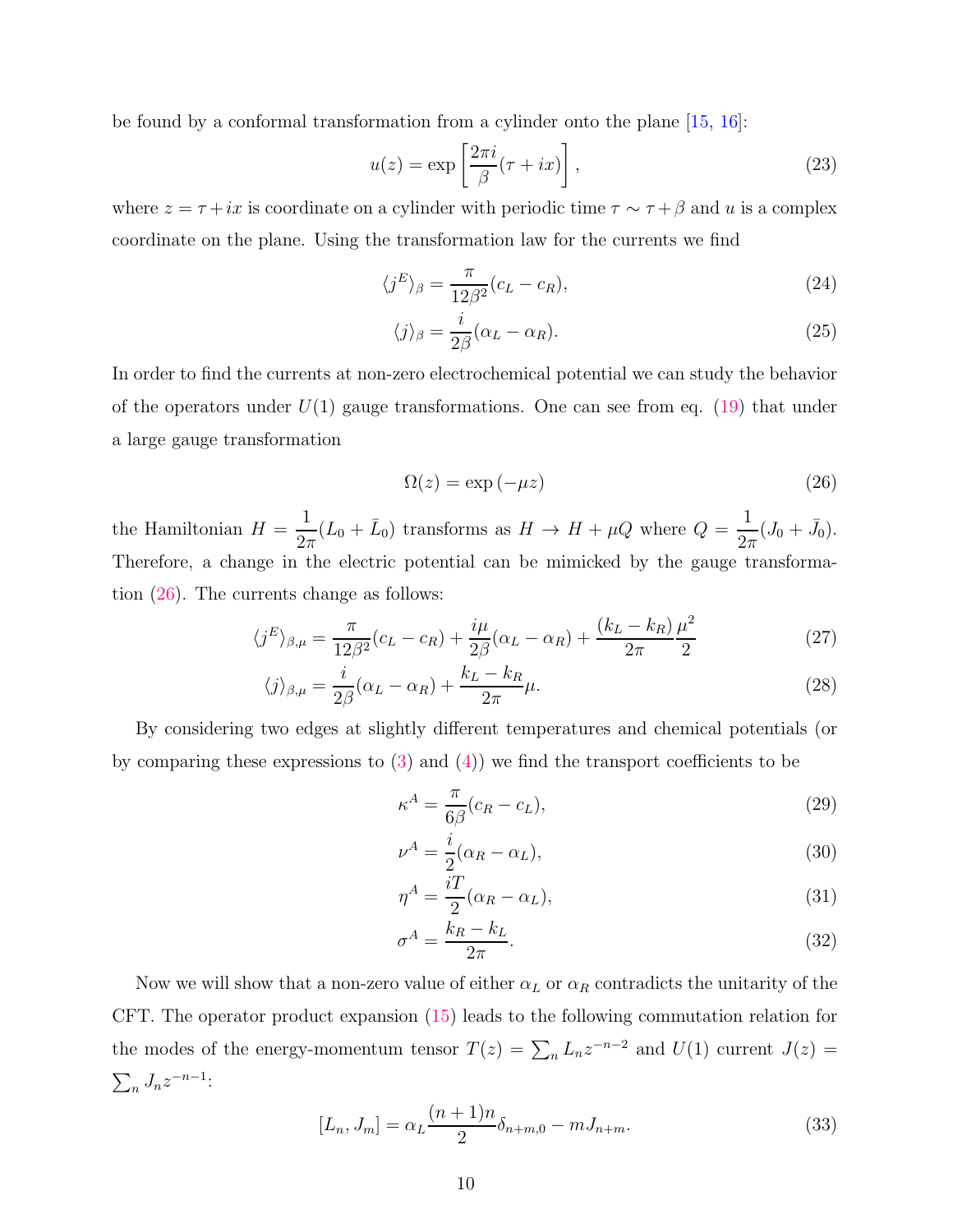Using the fact that unitary CFT the has a unique vacuum  $|0\rangle$  invariant under global conformal transformations  $L_{\pm 1}|0\rangle = L_0|0\rangle = 0$ , we find

$$
0 = \langle [L_1, J_{-1}] \rangle + \langle [L_{-1}, J_1] \rangle = \alpha_L. \tag{34}
$$

Similarly one can show that  $\alpha_R = 0$ .

# V. FLUX INSERTION ARGUMENT FOR VANISHING OF THE NERNST CO-EFFICIENT

In this section, we present a flux insertion argument showing that the Nernst coefficient  $\nu^A(T)$  is exponentially small at low temperatures in any 2D gapped many-body system with short-range interactions and a  $U(1)$  symmetry. In the process, we also prove that there is no analog of a Thouless pump for entropy.

### A. Statement of the main result

Consider a 2D gapped many-body system with short-range interactions and a  $U(1)$  symmetry, defined in a *cylinder* geometry. Consider a mixed state of the following form:

- The top edge of the cylinder is at temperature  $T_t$  and chemical potential  $\mu_t$ .
- The bottom edge of the cylinder is at temperature  $T_b$  and chemical potential  $\mu_b$ .
- The bulk of the cylinder is in one of a finite set of topologically degenerate ground states.

Here we assume that  $T_t, T_b \ll \Delta$  where  $\Delta$  is the bulk gap, and that  $\mu_t, \mu_b$  are in an appropriate range so that they are consistent with a bulk gap. Physically this mixed state can be prepared by starting the system in one of its ground states, coupling the system to appropriate baths at the two edges, and then decoupling the heat baths from the system.

We will denote the above mixed state by  $\rho_0$ . More generally, we let  $\rho_\theta$  denote the same kind of mixed state as above, but in the presence of magnetic flux  $\theta$  through the cylinder, where  $0 \leq \theta < 2\pi$ .

A few comments about the mixed states  $\rho_0$  and  $\rho_\theta$ : first, we should mention that  $\rho_0$  and  $\rho_{\theta}$  are only *approximately* stationary: if the system is initialized in one of these states, it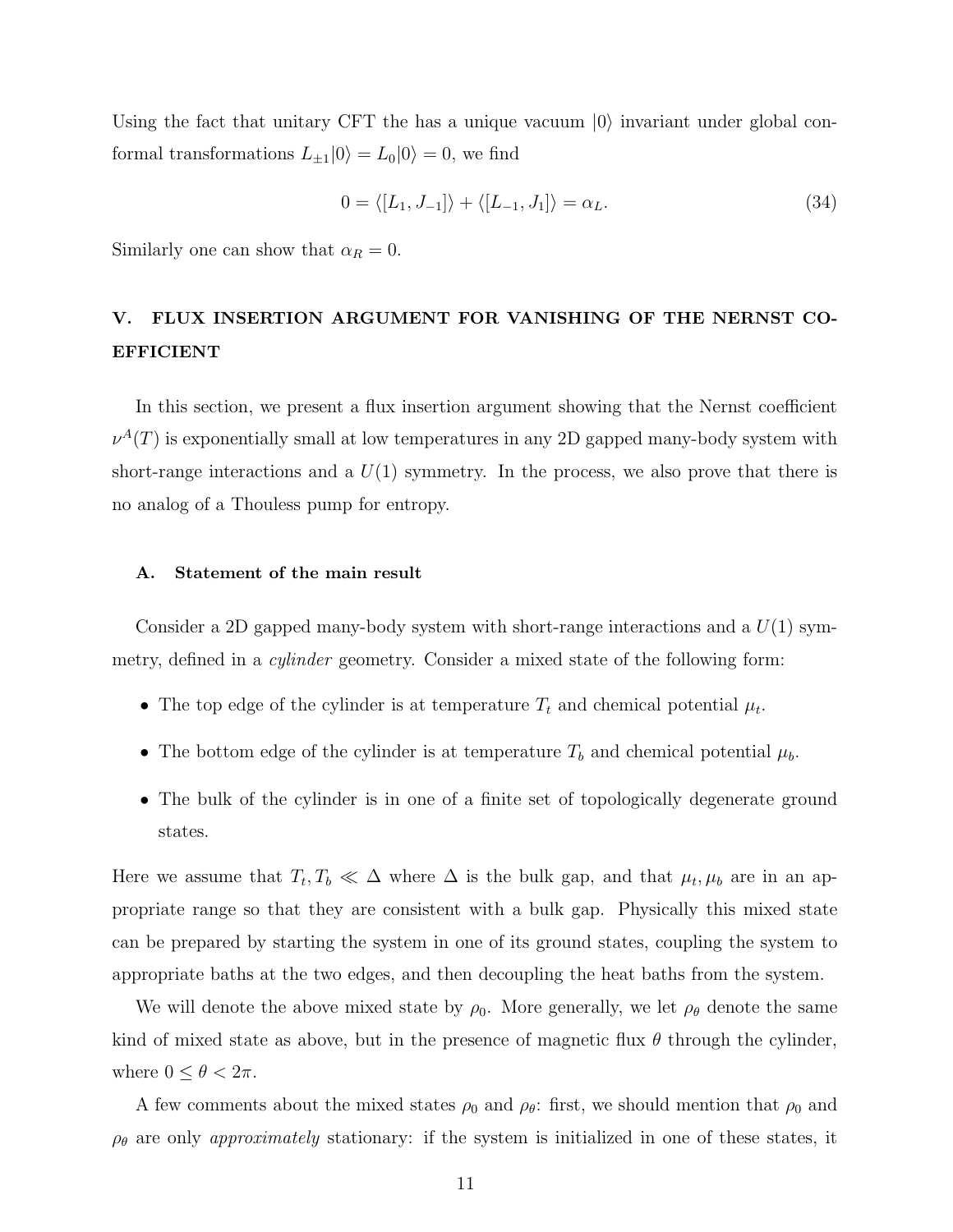will eventually relax to a fully equilibrated state in which the two edges are at the same temperatures and chemical potentials. We will mostly neglect this relaxation because it happens at very long time scales: the time scale for the relaxation process is set by dissipative transport coefficients which are exponentially small at low temperatures. Another comment about  $\rho_0$  and  $\rho_\theta$  is that these mixed states are not uniquely defined in the case where there are multiple topologically degenerate ground states. This ambiguity is not important for our purposes because we will only be interested in local observables, and all the different choices of  $\rho_{\theta}$  share the same expectation values for such observables.

We are now ready to state our main result. Define the "flux-averaged" current  $\overline{I}$  by

$$
\bar{I} = \frac{1}{2\pi} \int_0^{2\pi} \text{Tr}(I\rho_\theta) d\theta \tag{35}
$$

where I is the  $U(1)$  current operator around the cylinder. Our main result is that  $\overline{I}$  is given by

<span id="page-11-0"></span>
$$
\bar{I} = \sigma^A(0)(\mu_t - \mu_b) \tag{36}
$$

up to an error term that is exponentially small for temperatures  $T_b, T_t \ll \Delta$ . Here,  $\sigma^A(0)$ denotes the zero temperature Hall conductance of the gapped many-body system.

We can go a step further if we make the "flux-averaging assumption" that  $\text{Tr}(I_{\rho_{\theta}})$  is independent of  $\theta$ . Under that assumption, Eq. [\(36\)](#page-11-0) implies that

$$
I = \sigma^{A}(0)(\mu_t - \mu_b) \tag{37}
$$

where I is the expectation value of the current for any *fixed* value of flux, say  $\theta = 0$ .

The most important implication of these results is that  $I$  and  $I$  do not depend on the temperature of the top or bottom edge, except for terms that are exponentially small for temperatures  $T_t, T_b \ll \Delta$ . This lack of temperature dependence means that the Nernst coefficient  $\nu^{A}(T) = \frac{dI}{dT}$  is also exponentially small for temperatures  $T \ll \Delta$ .

#### B. Outline of the argument

Our argument is based on a flux insertion process similar to that of Laughlin [\[17\]](#page-26-7). We imagine initializing the system in the (zero flux) mixed state  $\rho_0$  described above. We then imagine slowly inserting  $2\pi$  flux through the hole of the cylinder. Here when we say "slowly"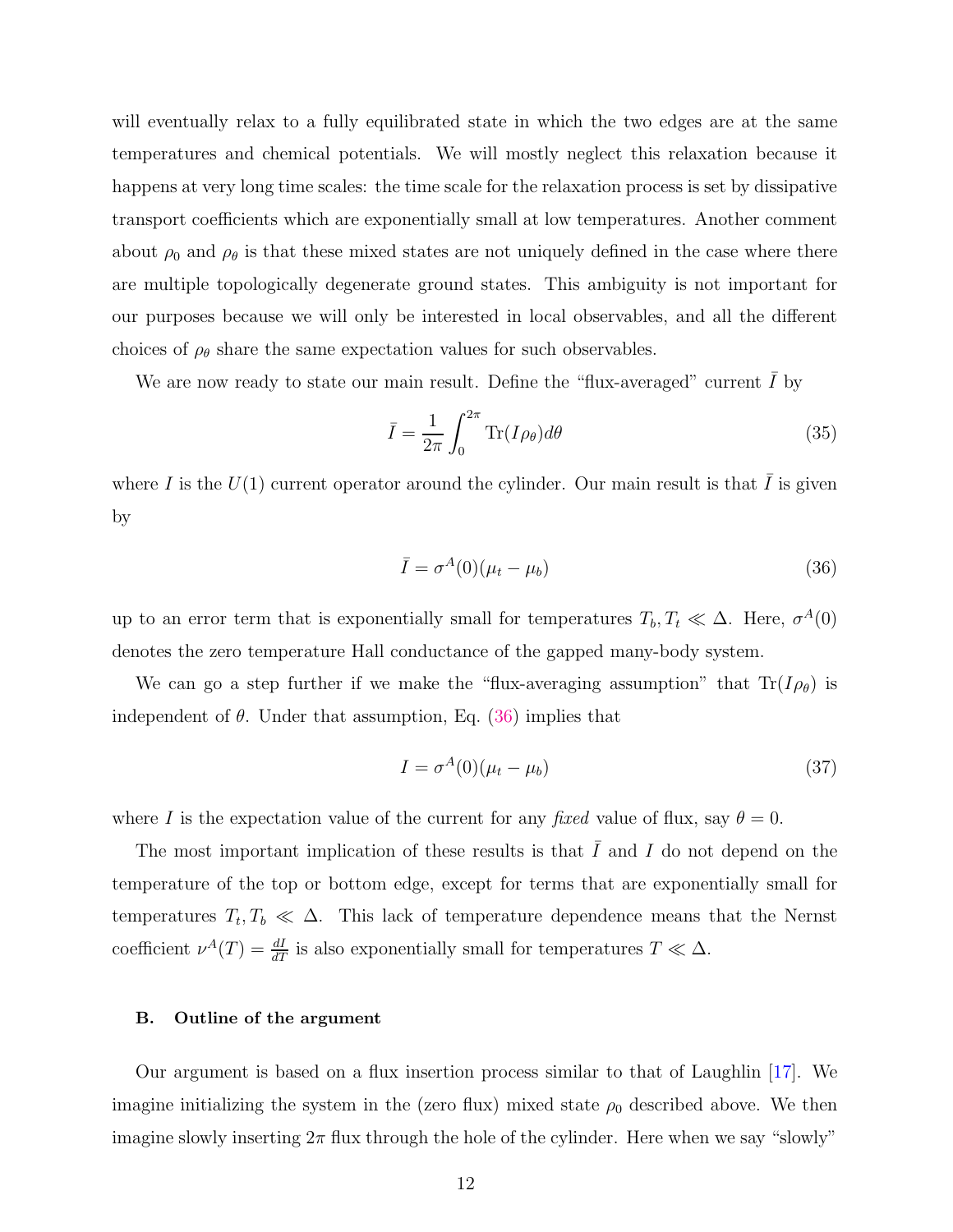we mean that the flux should be inserted over a time scale  $\mathcal T$  that is much longer than  $1/\Delta$ and also much longer than  $\tau$  where  $\tau$  is the relaxation time scale associated with the edge excitations. We will also assume that the flux insertion time scale  $\mathcal T$  is much *shorter* than the exponentially long time scale associated with equilibration between the two edges. This hierarchy of time scales is important because it guarantees that the flux insertion process is a "quasi-static" process – i.e. each edge remains in local thermal equilibrium throughout the process.

We make two claims about this flux insertion experiment which we will prove below. Our first claim is a finite temperature variant of one of the standard claims from Laughlin's original flux insertion argument [\[17\]](#page-26-7):

Claim 1 *The following identity holds:*

<span id="page-12-5"></span><span id="page-12-4"></span><span id="page-12-1"></span><span id="page-12-0"></span>
$$
\bar{I} = \frac{\Delta E}{2\pi} \tag{38}
$$

*where*  $\Delta E$  *is the change in the expectation value of the total energy of the cylinder when*  $2\pi$ *flux is inserted.*

Our second claim is less familiar but can be derived from a basic thermodynamic inequality, together with locality properties of the flux insertion process:

Claim 2 *The following inequalities hold:*

$$
\Delta E_t \ge \mu_t \Delta N_t, \qquad \Delta E_b \ge \mu_b \Delta N_b \tag{39}
$$

*where*  $\Delta E_t$  *and*  $\Delta N_t$  *are the changes in the expectation values of the energy and number of particles near the top edge when*  $2\pi$  *flux is inserted through the cylinder, and*  $\Delta E_b$  *and*  $\Delta N_b$ *are defined similarly, but near the bottom edge.*

Once we prove these claims, we can easily derive our main result, Eq. [\(36\)](#page-11-0). The first step is to note that

<span id="page-12-3"></span><span id="page-12-2"></span>
$$
\Delta E = \Delta E_t + \Delta E_b \tag{40}
$$

since the flux insertion process does not change the energy density in the bulk (i.e. it returns the bulk to one of its ground states). Next, we note that the quantities  $\Delta N_t$  and  $\Delta N_b$  are related to the zero temperature Hall conductance  $\sigma^{A}(0)$  by

$$
\Delta N_t = -\Delta N_b = 2\pi \sigma^A(0) \tag{41}
$$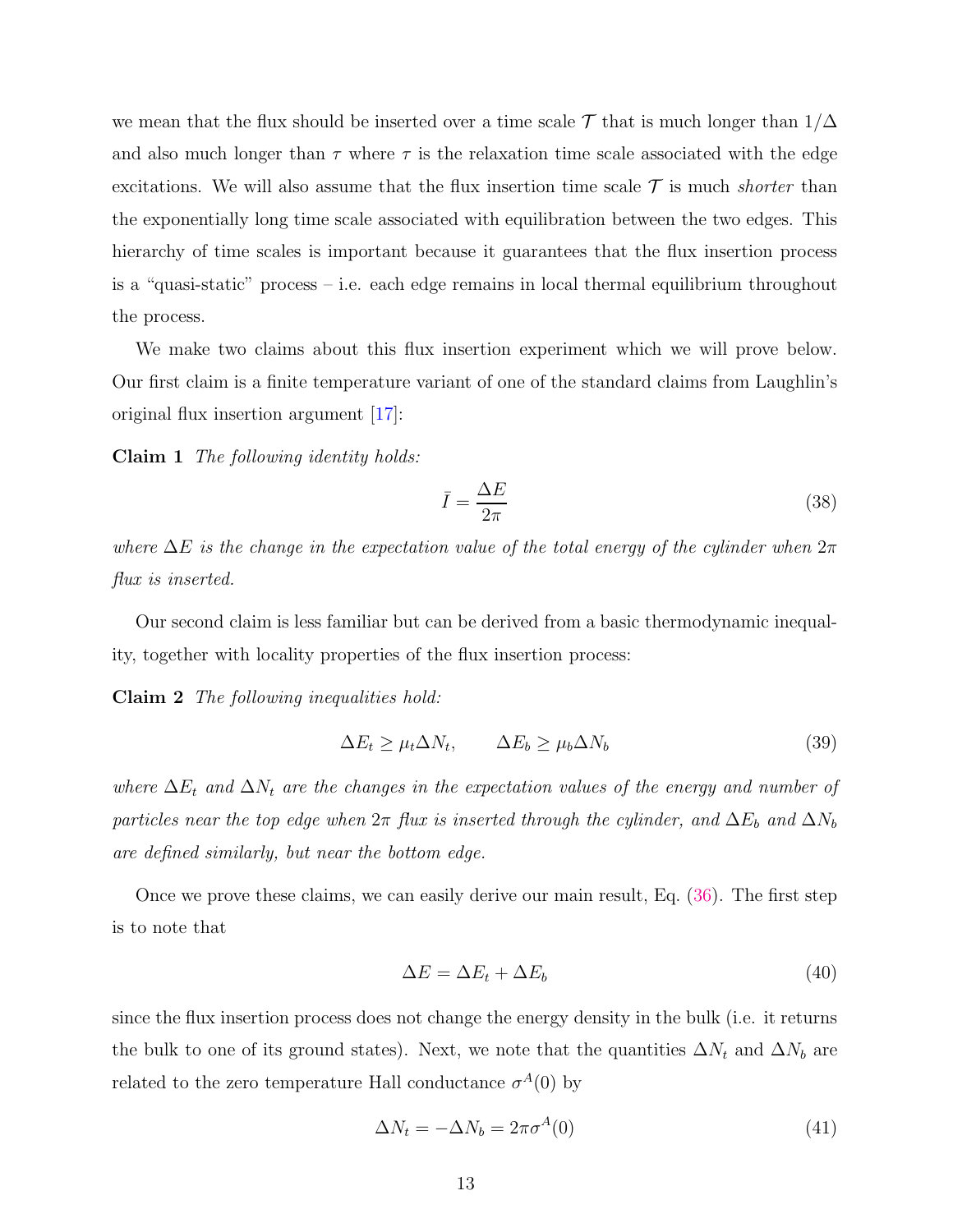up to exponentially small corrections. Then, we combine  $(38)$ ,  $(39)$ ,  $(40)$  and  $(41)$  to deduce the inequality

<span id="page-13-0"></span>
$$
\bar{I} \ge \sigma^A(0)(\mu_t - \mu_b) \tag{42}
$$

Next, imagine rotating the cylinder by 180 degrees (exchanging the top and bottom of the cylinder). This operation changes  $\mu_b \leftrightarrow \mu_t$ , and replaces  $\bar{I} \rightarrow -\bar{I}$ , while preserving the Hall conductance  $\sigma^{A}(0)$ , so we deduce the inequality

<span id="page-13-1"></span>
$$
-\bar{I} \ge \sigma^A(0)(\mu_b - \mu_t) \tag{43}
$$

Combining the two inequalities [\(42\)](#page-13-0), [\(43\)](#page-13-1) proves the result [\(36\)](#page-11-0).

In the next two sections we give physical arguments for Claims [1](#page-12-4) and [2.](#page-12-5)

#### C. Physical argument for Claim [1](#page-12-4)

To prove Claim [1,](#page-12-4) we directly compute the change in the expectation value of the energy of the cylinder,  $\Delta E$ .

First, we need to introduce some notation. Let  $H$  denote the initial Hamiltonian and let  $\theta(t)$  denote the flux through the cylinder at time t. We define the corresponding time dependent Hamiltonian  $H(t)$  as follows: we choose a branch cut that runs from one end of the cylinder to the other, and then we "twist" all the terms in  $H$  that straddle this branch cut by conjugating them by the unitary operator  $e^{i\theta(t)Q_+}$  where  $Q_+$  denotes the total  $U(1)$ charge on one side of the branch cut. A convenient feature of this gauge choice is that the initial and final Hamiltonians are the same, i.e.  $H(0) = H(\mathcal{T})$ , since  $\theta(\mathcal{T}) = 2\pi$ .

Next, let  $U(t)$  denote the unitary time evolution operator,

$$
U(t) = \mathbf{T} \exp\left[-i \int_0^t dt' H(t')\right].
$$
\n(44)

Finally, let  $U \equiv U(\mathcal{T})$  denote the time evolution operator for the whole flux insertion process.

With this notation the change in the expectation value of the energy is given by

$$
\Delta E = \text{Tr}[H U \rho_0 U^{\dagger}] - \text{Tr}(H \rho_0)
$$
\n(45)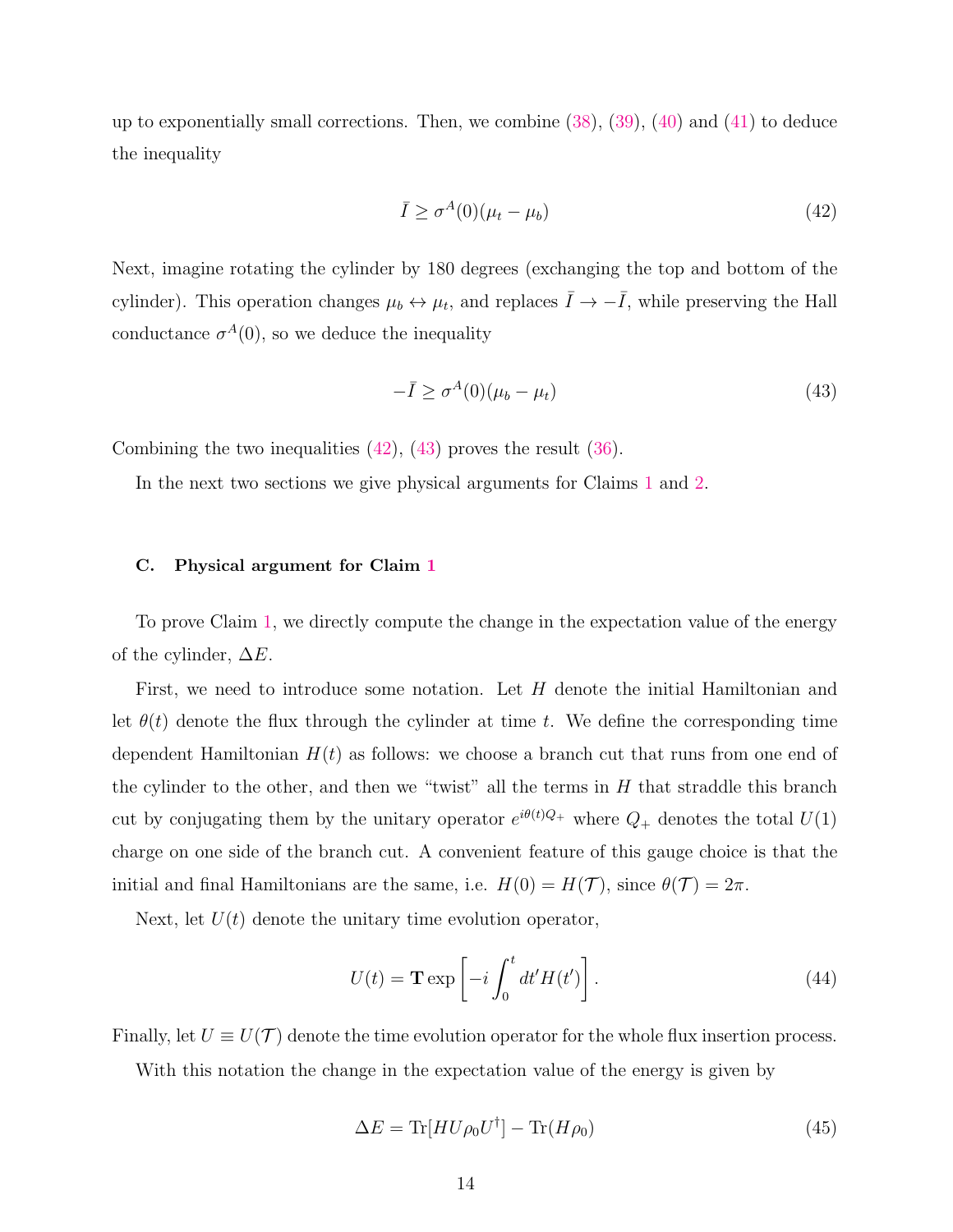Rewriting this expression as an integral over t gives

<span id="page-14-2"></span>
$$
\Delta E = \int_0^{\mathcal{T}} \frac{d}{dt} \text{Tr}[H(t)U(t)\rho_0 U^{\dagger}(t)]dt \n= \int_0^{\mathcal{T}} \text{Tr}\left[\frac{dH}{dt}U(t)\rho_0 U^{\dagger}(t)\right] dt \n= \int_0^{\mathcal{T}} \text{Tr}\left[\frac{\partial H}{\partial \theta}U(t)\rho_0 U^{\dagger}(t)\right] \frac{d\theta}{dt} dt \n= \int_0^{\mathcal{T}} \text{Tr}[IU(t)\rho_0 U^{\dagger}(t)] \frac{d\theta}{dt} dt
$$
\n(46)

Here, the third equality follows from the fact that the time dependence of  $H$  comes entirely from the time dependent flux  $\theta(t)$ , while the last equality follows from the fact that  $I = \frac{\partial H}{\partial \theta}$ .

So far everything is exact, but to proceed further we need to invoke physical arguments. The first step is to note that since the flux insertion process is *quasistatic*, the density matrix at time t, namely  $U(t)\rho_0 U^{\dagger}(t)$ , shares approximately the same expectation values for local operators as a (local) equilibrium density matrix  $\rho_{eq}(t)$  of the following form:  $\rho_{eq}(t)$  describes a state where the top of the cylinder is at temperature  $T_t(t)$  and chemical potential  $\mu_t(t)$ and the bottom of the cylinder is at temperature  $T_b(t)$  and chemical potential  $\mu_b(t)$ , and where there is flux  $\theta(t)$  through the hole of the cylinder. In other words,

<span id="page-14-0"></span>
$$
\operatorname{Tr}\left[\mathcal{O}U(t)\rho_0 U^{\dagger}(t)\right] \approx \operatorname{Tr}\left[\mathcal{O}\rho_{eq}(t)\right] \tag{47}
$$

for any local operator  $\mathcal{O}$ . Here the "≈" sign means that the error vanishes in the thermodynamic limit.

The next step is to note that the time-dependent temperatures and chemical potentials  $T_t(t), \mu_t(t), T_b(t), \mu_b(t)$  that appear in  $\rho_{eq}(t)$  only differ from their initial values  $T_t, \mu_t, T_b, \mu_b$ by an amount that vanishes in the thermodynamic limit. To see this, note that the flux insertion process can only change the energy/number of particles on a given edge by a quantity of at most order  $O(1)$ , so it cannot affect the temperature or chemical potential of either edge when we take the thermodynamic limit. This means that we can replace  $\rho_{eq}(t) \rightarrow \rho_{\theta(t)}$  when computing expectation values: i.e.,

<span id="page-14-1"></span>
$$
\operatorname{Tr}\left[\mathcal{O}\rho_{eq}(t)\right] \approx \operatorname{Tr}\left[\mathcal{O}\rho_{\theta(t)}\right] \tag{48}
$$

for any local operator  $\mathcal{O}$ . Again, the "≈" sign means that the error vanishes in the thermodynamic limit.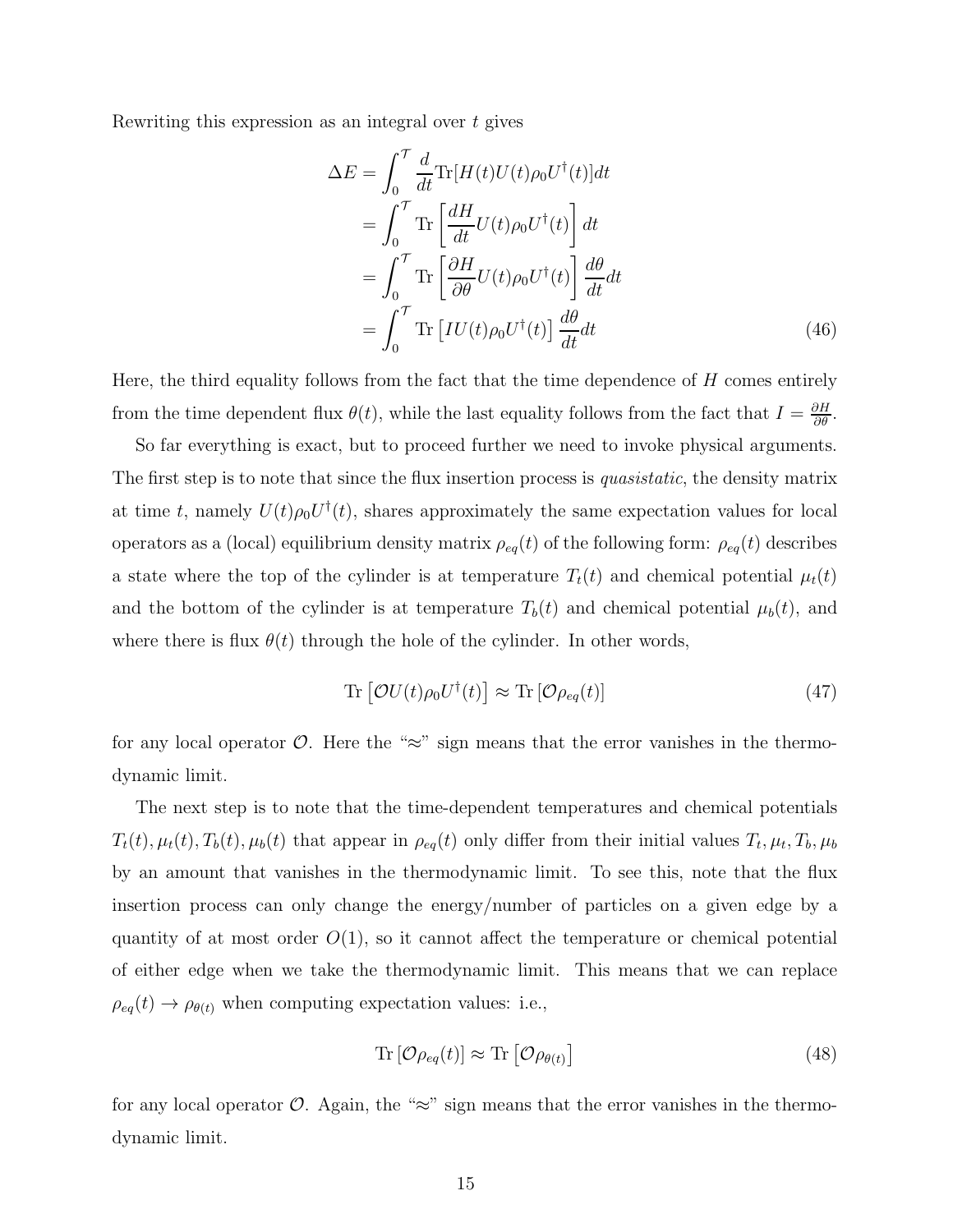Combining [\(47\)](#page-14-0) and [\(48\)](#page-14-1), and using  $\mathcal{O} = I$ , we derive

<span id="page-15-1"></span>
$$
\operatorname{Tr}\left[IU(t)\rho_0 U^\dagger(t)\right] \approx \operatorname{Tr}\left[ I\rho_{\theta(t)} \right] \tag{49}
$$

where the error vanishes in the thermodynamic limit.<sup>[4](#page-15-0)</sup>

With Eq. [\(49\)](#page-15-1) in hand, the rest of the derivation follows from straightforward algebra. Substituting  $(49)$  into Eq.  $(46)$ , we derive

$$
\Delta E = \int_0^{\mathcal{T}} \text{Tr} \left[ I \rho_{\theta(t)} \right] \frac{d\theta}{dt} dt
$$
  
= 
$$
\int_0^{2\pi} \text{Tr} \left[ I \rho_\theta \right] d\theta
$$
  
= 
$$
2\pi \bar{I}
$$
 (50)

This completes our proof of Claim [1.](#page-12-4)

#### D. Physical argument for Claim [2](#page-12-5)

We now give a physical argument for Claim [2.](#page-12-5) Our argument is based on two properties of the flux insertion process: (i) the flux insertion process does not create bulk excitations, and (ii) the flux insertion process takes a finite amount of time that does not scale with the length of the cylinder: that is, the unitary  $U$  that implements the flux insertion process can be written in the form

<span id="page-15-2"></span>
$$
U = \mathbf{T} \exp\left(-i \int_0^{\mathcal{T}} H(t)dt\right)
$$
\n(51)

where  $H(t)$  is a local Hamiltonian, and  $\mathcal T$  does not scale with the length of the cylinder.

In order to explain the argument we need to introduce some notation for labeling the low energy edge excitations of the cylinder (in the absence of flux): we label these states as  $|i, j, a\rangle$  where i labels the edge states at the bottom of the cylinder, j labels the edge states at the top, and a labels the topological sector of the system. Note that, despite the simple notation, each state  $|i, j, a\rangle$  is generally a complicated and highly entangled many-body wave function.

<span id="page-15-0"></span> $4$  Readers may object that  $I$  is not a local operator, but rather a sum of local operators along a branch cut, and hence Eq.  $(49)$  does not follow. However the crucial point is that I is a local operator in the circumferential direction. This locality in the circumferential direction is all that we need to justify [\(49\)](#page-15-1).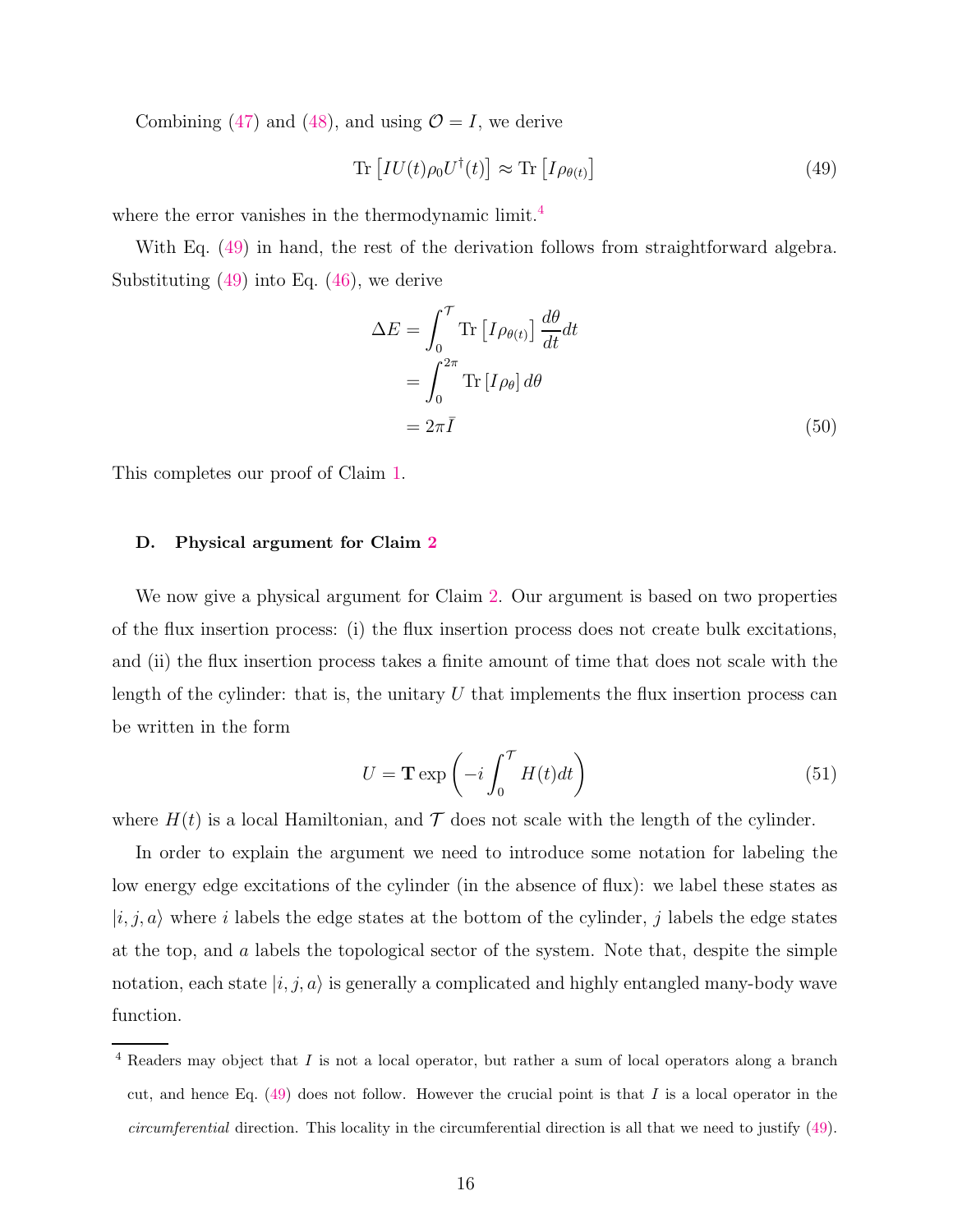The topological sector a will not play an important role below, since we will assume that the cylinder is initialized in a single topological sector, and furthermore we will assume that the flux insertion process does not change the topological sector. [5](#page-16-0) Thus, the system will always be in the same sector throughout our discussion. For this reason, we will drop the "a" index from now on and denote the low energy states by  $|i, j\rangle$ .

Next, we need to discuss the *quantum numbers* associated with each eigenstate  $|i, j\rangle$ . Because the two edges are well-separated, we assume that the energy of  $|i, j\rangle$  can be written as a sum of the form  $E_i^b + E_j^t$  for some real constants  $\{E_i^b\}$ ,  $\{E_j^t\}$ , i.e.

$$
H|i,j\rangle = (E_i^b + E_j^t)|i,j\rangle \tag{52}
$$

Likewise, we assume that the total particle number of  $|i, j\rangle$  is of the form  $N_i^b + N_j^t$ , i.e.

$$
N|i,j\rangle = (N_i^b + N_j^t)|i,j\rangle \tag{53}
$$

With this notation, we can write down an explicit formula for the initial density matrix of the cylinder,  $\rho_0$ :

$$
\rho_0 = \sum_{ii'jj'} \rho_{ii'}^b \rho_{jj'}^t |i, j\rangle \langle i', j'|,
$$
  
\n
$$
\rho_{ii'}^b = \frac{1}{Z_b} e^{-(E_i^b - \mu_b N_i^b)/T_b} \delta_{ii'}, \qquad \rho_{jj'}^t = \frac{1}{Z_t} e^{-(E_j^t - \mu_t N_j^t)/T_t} \delta_{jj'}
$$
\n(54)

Next, consider the *final* density matrix,  $\rho_f = U \rho_0 U^{\dagger}$ . Since the flux insertion process does not introduce any bulk excitations we know that  $\rho_f$  must be of the form

$$
\rho_f = \sum_{ii'jj'} A_{ii'jj'} |i,j\rangle\langle i',j'| \tag{55}
$$

for some coefficients  $A_{ii'jj'}$ . In fact, we can say more: using the fact that U is of the form given in Eq.  $(51)$  where  $\mathcal T$  does not scale with the length of the cylinder, it is possible to show that  $A_{ii'jj'}$  can be factored as

<span id="page-16-2"></span><span id="page-16-1"></span>
$$
A_{ii'jj'} = \sigma_{ii'}^b \sigma_{jj'}^t \tag{56}
$$

where  $\sigma_{ii'}^b$  and  $\sigma_{jj'}^t$  are Hermitian matrices with the same eigenvalue spectrum as  $\rho_{ii'}^b$  and  $\rho_{jj^\prime}^t$ :

$$
Spec(\sigma^{b}) = Spec(\rho^{b})
$$
  
\n
$$
Spec(\sigma^{t}) = Spec(\rho^{t})
$$
\n(57)

<span id="page-16-0"></span><sup>&</sup>lt;sup>5</sup> We can guarantee the latter property by inserting  $2\pi m$  flux instead of  $2\pi$  flux, and taking m to be a multiple of  $1/e^*$  where  $e^*$  is the smallest fractionally charged excitation.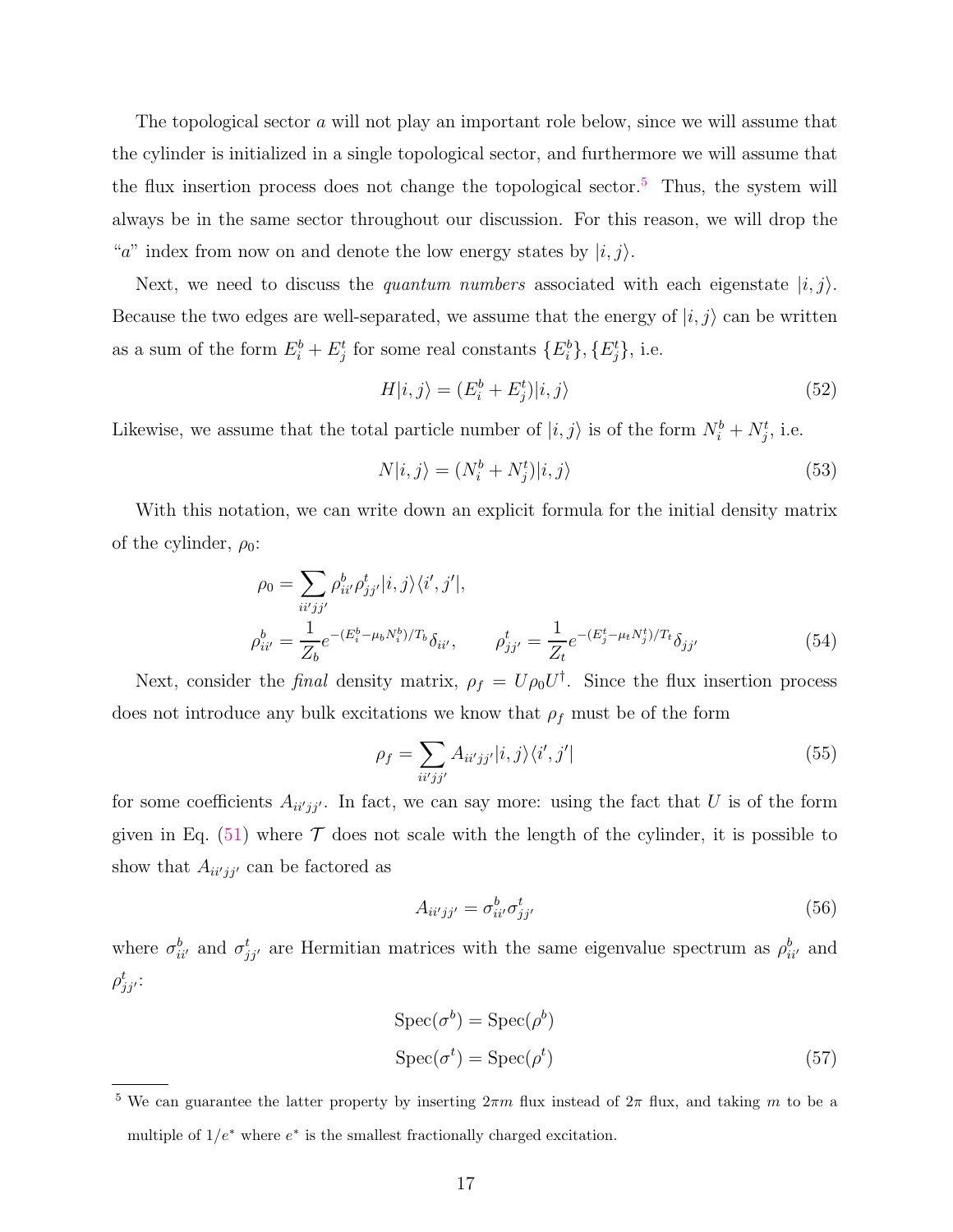We give the proof of Eqs. [\(56\)](#page-16-1), [\(57\)](#page-16-2) in Appendix [B.](#page-20-0)

<span id="page-17-0"></span>To proceed further, we use the following result, which is a restatement of the well-known fact that the Gibbs state minimizes the free energy  $F = E - TS$ :

**Lemma 1** Let H be a Hermitian matrix, and let  $\bar{\rho}$  be a matrix of the form

$$
\bar{\rho} = \frac{1}{Z} e^{-H/T}, \qquad Z = \text{Tr}(e^{-H/T})
$$
\n(58)

*for some non-negative real* T*. Let* ρ *be another matrix of the same dimension as* ρ *such that*  $\rho$  *is positive semi-definite and*  $Tr(\rho) = 1$ *. Then* 

$$
\text{Tr}(H\rho + T\rho \log \rho) \ge \text{Tr}(H\bar{\rho} + T\bar{\rho} \log \bar{\rho})\tag{59}
$$

This inequality can be derived straightforwardly by minimizing the convex functional  $F[\rho]=$  $\text{Tr}(H\rho + T\rho \log \rho).$ 

First we apply Lemma [1](#page-17-0) with  $\rho = \sigma^t$ , and  $\bar{\rho} = \rho^t$  and with H being the diagonal matrix  $(E_i^t - \mu_t N_i^t) \delta_{ii'}$ . This gives the inequality

$$
\sum_{i} (E_i^t - \mu_t N_i^t) \sigma_{ii}^t + T_t \cdot \text{Tr}(\sigma^t \log \sigma^t) \ge \sum_{i} (E_i^t - \mu_t N_i^t) \rho_{ii}^t + T_t \cdot \text{Tr}(\rho^t \log \rho^t) \tag{60}
$$

Next, invoking Eq. [\(57\)](#page-16-2), we can cancel the  $\text{Tr}(\sigma^t \log \sigma^t)$  and  $\text{Tr}(\rho^t \log \rho^t)$  terms on the two sides to obtain

$$
\sum_{i} (E_i^t - \mu_t N_i^t) \sigma_{ii}^t \ge \sum_{i} (E_i^t - \mu_t N_i^t) \rho_{ii}^t \tag{61}
$$

Subtracting the right hand side from the left hand side gives the inequality

$$
\Delta E_t - \mu_t \cdot \Delta N_t \ge 0 \tag{62}
$$

where  $\Delta E_t$ ,  $\Delta N_t$  denote the change in the expectation value of the energy and particle number at the top edge during the flux insertion process.

In the same way, we can apply Lemma 1 with  $\rho = \sigma^b$ , and  $\bar{\rho} = \rho^b$  and with H being the diagonal matrix  $(E_i^b - \mu_b N_i^b)\delta_{ii'}$  to derive

$$
\Delta E_b - \mu_b \cdot \Delta N_b \ge 0 \tag{63}
$$

This proves Claim [2.](#page-12-5)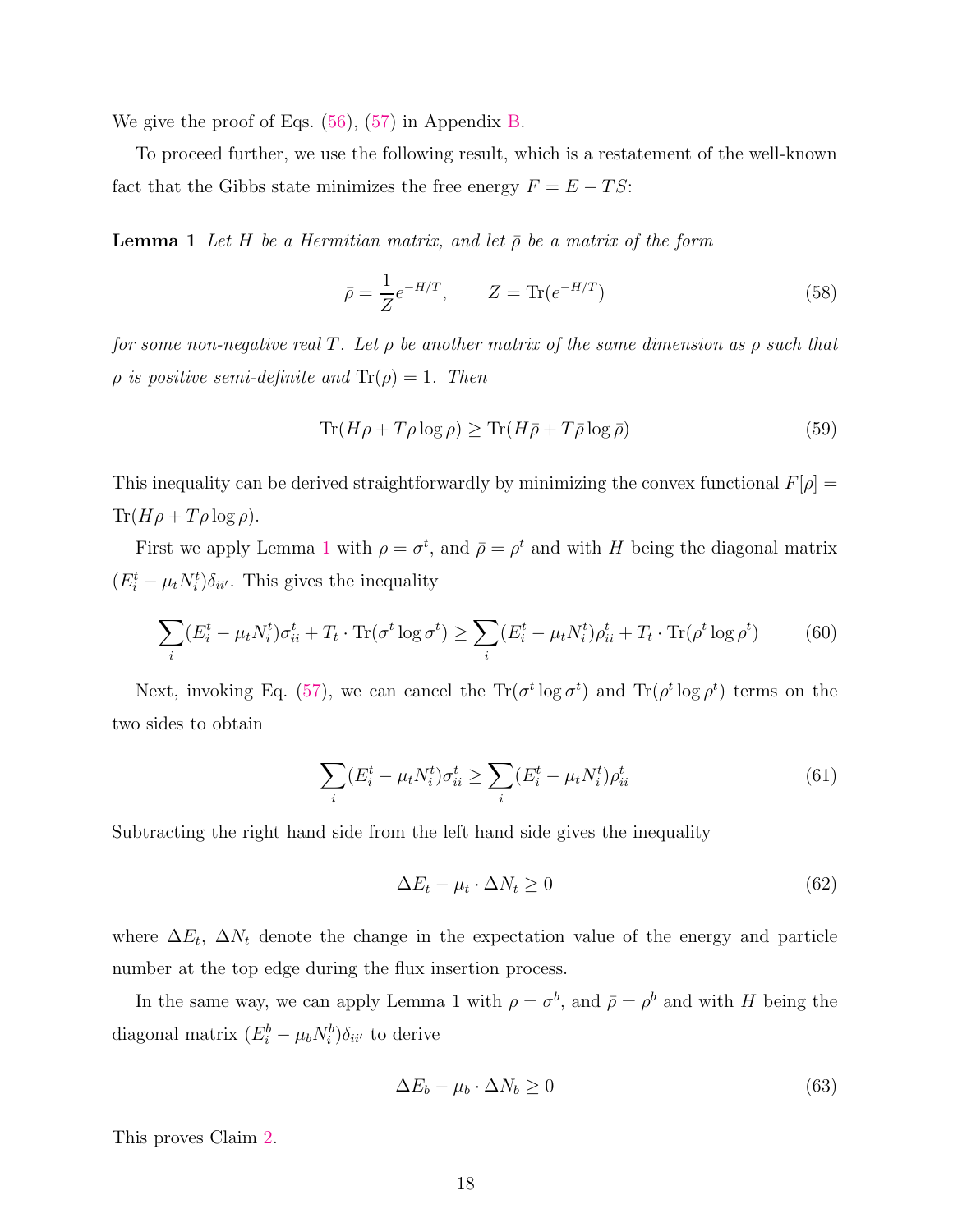#### E. Impossibility of a Thouless pump for entropy

Using the thermodynamic identity,  $\Delta E = T \Delta S + \mu \Delta N$ , we can identify the two quantities  $\Delta E_t-\mu_t\Delta N_t$  and  $\Delta E_b-\mu_b\Delta N_b$  in the statement of Claim [2](#page-12-5) with  $T_t\Delta S_t$  and  $T_b\Delta S_b$  where  $\Delta S_t$ and  $\Delta S_b$  are the change in entropy at the top and bottom edges. With these identifications, Claim [2](#page-12-5) implies that

$$
\Delta S_t \ge 0, \qquad \Delta S_b \ge 0. \tag{64}
$$

One implication of the above inequalities is that they rule out the possibility that the flux insertion process could pump entropy from one end of the cylinder to the other, i.e. the possibility that  $\Delta S_t = -\Delta S_b \neq 0$ . In fact, we can go a step further: since the proof of Claim [2](#page-12-5) does not use any of the details of the flux insertion process, we can rule out the possibility of *any* adiabatic cycle consisting of local, quasi-1D Hamiltonians  $H(\theta)$  with a bulk energy gap that pumps a nonzero amount of entropy across the system at temperatures below the bulk gap. In other words, we deduce that it is impossible to construct an analog of the (1D) Thouless pump for entropy.

We note that a weaker<sup>[6](#page-18-0)</sup> version of this no-go result can be derived directly from the Nernst unattainability principle. Specifically, the Nernst principle implies that for any adiabatic cycle  $H(\theta)$  of the above type, the amount of entropy  $\Delta S$  pumped across the system must vanish as  $T \to 0$ , i.e.  $\lim_{T \to 0} \Delta S = 0$ . To show this, we use the same argument in Sec. [III:](#page-5-3) if  $\Delta S$  remained nonzero in this limit, then we could use this adiabatic cycle to cool a finite heat bath to zero temperature in a finite number of cycles, which would contradict the Nernst unattainability principle.

#### VI. CONCLUDING REMARKS

It is often stated that the Third Law of Thermodynamics requires the tensors  $\nu_{km}(T)$ and  $\eta_{km}(T)/T$  to vanish at  $T = 0$ , see e.g. [\[18](#page-26-8)]. The discussion in this paper shows that the relation between the Third Law and the behavior of thermoelectric coefficients near  $T = 0$ is rather subtle. On the one hand, the Nernst unattainability principle directly implies the vanishing of the symmetric tensor  $\eta^{S}(T)/T$  at  $T=0$ . Applying this both to the original

<span id="page-18-0"></span><sup>&</sup>lt;sup>6</sup> The second version of the no-go result is weaker than the first because it only shows that  $\lim_{T\to 0} \Delta S = 0$ , while the first argument implies that  $\Delta S$  is exponentially small for T smaller than the bulk gap.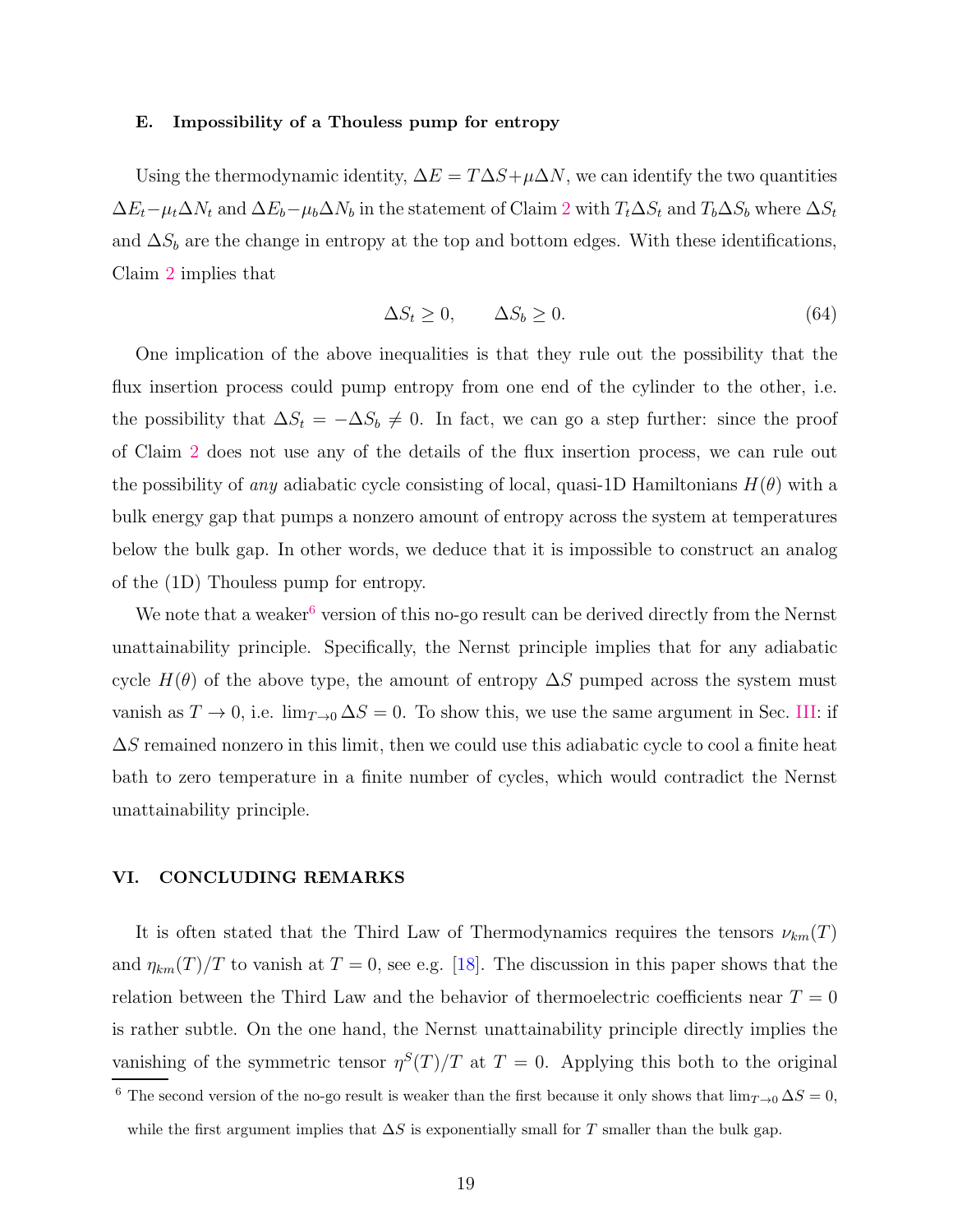system and its time-reversal and using Onsager reciprocity, one concludes that  $\nu^S(0) = 0$  as well. On the other hand, a non-vanishing value of  $\eta^{A}(T)/T$  at  $T=0$  is associated only with circulating entropy currents and does not directly conflict with the Nernst unattainability principle. For gapped systems, however, one can use the Stˇreda formula to show that a nonzero value for  $\nu^{A}(0)$  is in conflict with the Nernst heat theorem (which follows from the Nernst unattainability principle and some standard assumptions). Then Onsager reciprocity implies the vanishing of  $\eta^A(T)/T$  at  $T=0$  as well.

Among our arguments for the vanishing of  $\nu^A(0)$ , the one based on the Third Law of Thermodynamics is the most robust, but also the least informative. It shows that  $\nu^{A}(0) = 0$ but does not tells us anything about the magnitude of  $\nu^{A}(T)$  for small but nonzero T. The other arguments (Sections IV and V) rely on more assumptions but show that  $\nu^{A}(T)$  is exponentially small for T below the bulk gap.

One may ask for an intuitive reason why the thermal Hall effect gives rise to a topological invariant of gapped systems, while the Nernst and Ettinghausen effects do not. Using the same line of reasoning as in Appendix A, one can show that the edge contribution to the thermal Hall conductivity is given by a Strěda-like formula

$$
\kappa_{edge}^A = \frac{\partial m^E}{\partial T}.
$$
\n(65)

Here  $m<sup>E</sup>$  is the "energy magnetization" per unit area defined by the equation for the equilibrium energy current  $\mathbf{j}_{k}^{E} = \epsilon_{kl} \partial_l m^{E}$ . For a gapped 2d system one expects the bulk contribution to  $\kappa^A$  to be exponentially suppressed at low T. However, unlike in the case of the Nernst coefficient, there is no Maxwell relation which would allow one to express  $\kappa^A$  as the derivative of the entropy density with respect to a parameter. This is because there is no gravitational analog of the magnetic field which could contribute a term  $m^E d B^E$  to the variation of the free energy density. Furthermore, even if one could express  $\kappa^A$  as a derivative of the entropy density, such a formula would only show that  $\kappa^{A}(T)$  vanishes at  $T=0$  and would not constrain the *slope* of  $\kappa^A(T)$  at low T – the actual topological invariant in the case of the thermal Hall effect [\[19](#page-26-9)].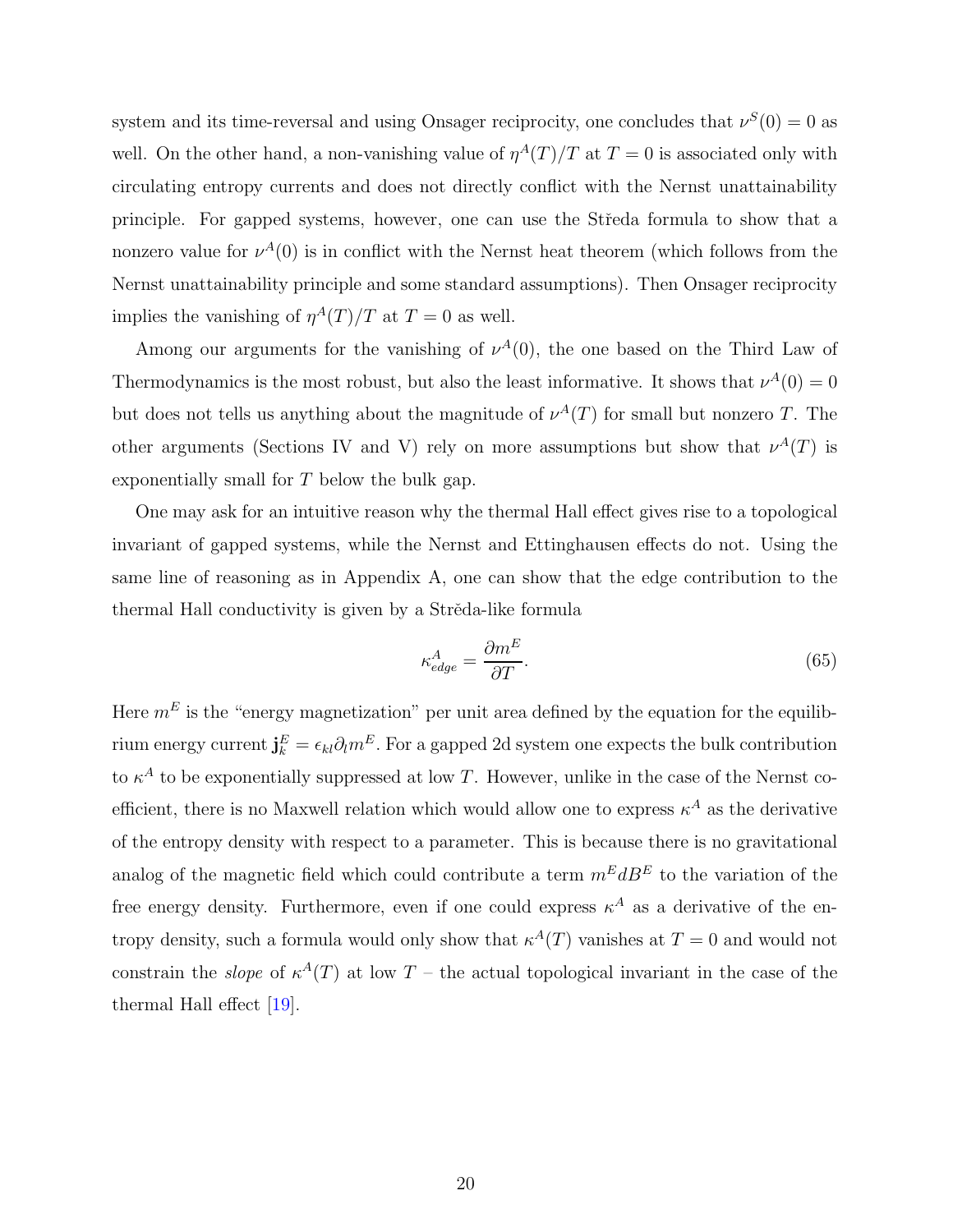#### Appendix A: Středa formulas

In this appendix we recall the derivation of Středa formulas for the Hall and Nernst coefficients. The argument is essentially the same as the one presented in [\[9\]](#page-25-8).

Consider a finite size homogeneous system coupled to two reservoirs with temperatures  $T_1, T_2$  and electrochemical potentials  $\mu_1, \mu_2$  respectively. The system will relax to a nonequilibrium steady state with a linearly changing temperature  $T(\mathbf{r})$  and electrochemical potential  $\mu(\mathbf{r})$ . In the bulk of the sample away from the edges and reservoirs, the electric current can be decomposed as

$$
j_i(\mathbf{r}) = j_i^{\text{tr}}(\mathbf{r}) + j_i^{\text{mag}}(\mathbf{r}) = -\sigma_{ik}\partial_k\mu - \nu_{ik}\partial_kT + \epsilon_{ik}\partial_km(\mathbf{r})
$$
  

$$
= -\sigma_{ik}\partial_k\mu - \nu_{ik}\partial_kT + \epsilon_{ik}\partial_k\mu(\mathbf{r})\frac{\partial m(\mathbf{r})}{\partial \mu} + \epsilon_{ik}\partial_kT(\mathbf{r})\frac{\partial m(\mathbf{r})}{\partial T}, \quad (A1)
$$

where  $j_i^{\text{mag}}$  $\sum_{i=1}^{marg}(\mathbf{r}) = \epsilon_{ik}\partial_k m(\mathbf{r})$  is circulating currents which don't contribute to the net current across any section, and  $j_i^{\text{tr}}(\mathbf{r}) = -\sigma_{ik}\partial_k \mu - \nu_{ik}\partial_k T$  is the transport current. In the gapped phase at low temperature all bulk current across any macroscopic section should be exponentially suppressed for any values of  $\partial_k \mu$  and  $\partial_k T$ . Therefore we find

$$
\sigma_{ik} = \epsilon_{ik} \frac{\partial m}{\partial \mu},\tag{A2}
$$

$$
\nu_{ik} = \epsilon_{ik} \frac{\partial m}{\partial T}.
$$
\n(A3)

One can see from the derivation that these formulas are only correct up to exponentially suppressed terms in the temperature arising from bulk currents. On the other hand, it can be shown that Středa formulas provide exact expressions for "static" Hall and Nernst coefficients which describe the equilibrium response of a system to an electric field and a temperature gradient [\[20\]](#page-26-10).

#### <span id="page-20-0"></span>Appendix B: Proving Eqs. [\(56\)](#page-16-1), [\(57\)](#page-16-2)

We now prove Eqs.  $(56)$ ,  $(57)$ . To this end, we need to introduce some notation. First, we let  $\mathcal{V}_a$  denote the subspace spanned by all edge states  $|i, j, a\rangle$  within a fixed topological sector a. As in the main text we will drop the "a" index from now on, since it always be fixed. Thus we will use the notation  $\mathcal{V}_a \to \mathcal{V}$  and  $|i, j, a\rangle \to |i, j\rangle$  in what follows.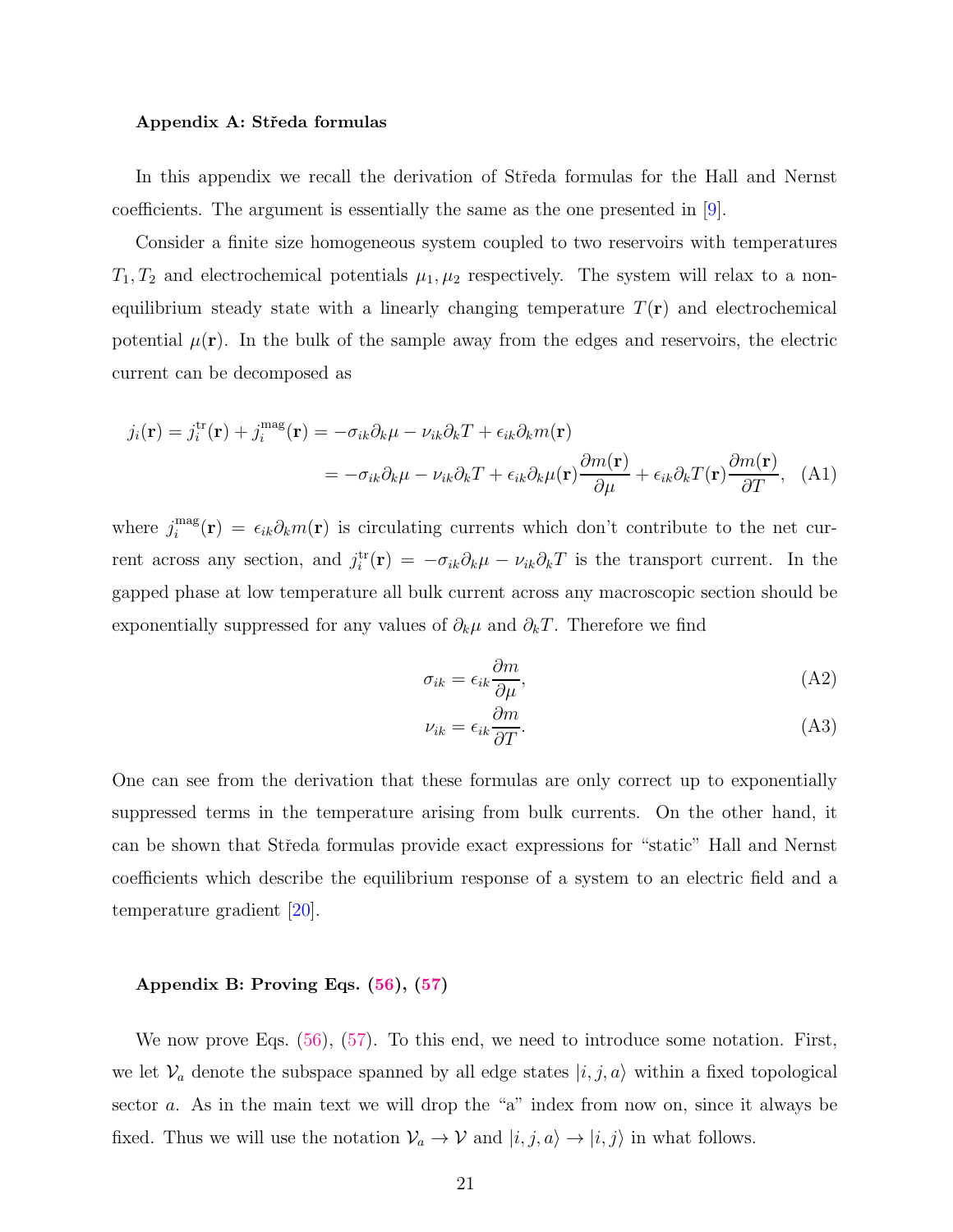Next, we let " $|\Omega, \Omega\rangle$ " denote the state  $|i, j\rangle$  in V with the minimum value of the "energy"

$$
(E_i^b - \mu_b N_i^b) + (E_j^t - \mu_t N_j^t). \tag{B1}
$$

We will assume for simplicity that

$$
E_{\Omega}^{b} - \mu_b N_{\Omega}^{b} = 0, \qquad E_{\Omega}^{t} - \mu_t N_{\Omega}^{t} = 0,
$$
\n(B2)

so that  $|\Omega, \Omega\rangle$  has an "energy" of exactly 0.

A final piece of notation: for each  $\delta > 0$ , we define  $V_{\delta}$  to be subspace of V spanned by states of the form  $|i, j\rangle$  with

$$
E_i^b - \mu_b N_i^b \le \delta, \qquad E_j^t - \mu_t N_j^t \le \delta \tag{B3}
$$

Roughly speaking,  $\mathcal{V}_{\delta}$  contains all states with "energies" of at most  $\delta$  on both edges.

Our proof relies on three assumptions about the  $|i, j\rangle$  edge states:

- Assumption 1: (Existence of local operators) For each  $i, i'$ , there exists an operator  $O_{i'i}^b$  supported near the bottom edge such that  $O_{i'i}^b|i,j\rangle = |i',j\rangle$  for all j. Likewise, for each j, j' there exists an operator  $O_{j'j}^t$  supported near the top edge such that  $O_{j'j}|i, j\rangle = |i, j'\rangle$  for all i.
- Assumption 2: (Short range correlations) For each  $i, j$ , the state  $|i, j\rangle$  has shortrange correlations between the top and bottom edge: that is, for any operators  $O^b$ ,  $O^t$ supported near the bottom and top edges respectively,

$$
\langle i,j|O^b O^t|i,j\rangle = \langle i,j|O^b|i,j\rangle \langle i,j|O^t|i,j\rangle \tag{B4}
$$

• Assumption 3: (U does not create bulk excitations) There exists a  $\delta > 0$  such that  $U \cdot \mathcal{V}_\delta \subset \mathcal{V}$ . We will also assume that  $T_b, T_t \ll \delta$  so that  $\rho_0$  is a mixture of states  $|i, j\rangle$  belonging to  $\mathcal{V}_{\delta}$ .

We will now use these assumptions to prove the claims. Our argument proceeds in three steps.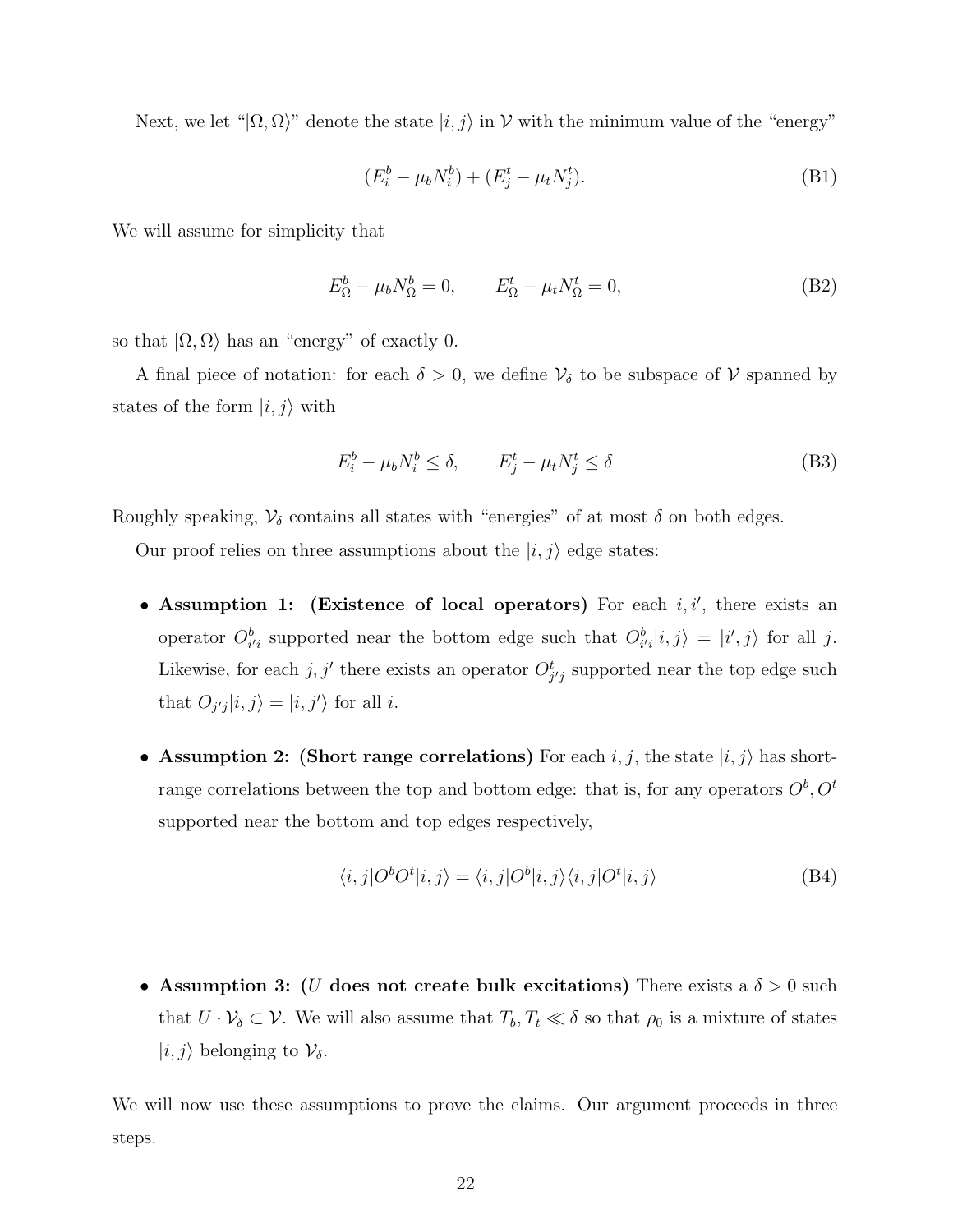#### 1. Step 1: Showing that  $U|\Omega,\Omega\rangle$  is factorizable

In the first step, we will show that there exists operators  $S_b$ ,  $S_t$  support near the bottom and top edges respectively, such that

<span id="page-22-3"></span>
$$
U|\Omega,\Omega\rangle = S^b S^t |\Omega,\Omega\rangle \tag{B5}
$$

To prove this, we note that Assumption 3 implies that  $U|\Omega,\Omega\rangle \in \mathcal{V}$ . Hence,

<span id="page-22-2"></span>
$$
U|\Omega,\Omega\rangle = \sum_{ij} X_{ij}|i,j\rangle
$$
 (B6)

for some complex coefficients  $X_{ij}$ . Multiplying this equation by its adjoint, we conclude that

$$
U|\Omega,\Omega\rangle\langle\Omega,\Omega|U^{\dagger} = \sum_{ii'jj'} X_{ij}X_{i'j'}^{*}|i,j\rangle\langle i',j'|
$$
 (B7)

or equivalently

$$
U\rho_{\Omega}U^{\dagger} = \sum_{ii'jj'} X_{ij}X_{i'j'}^*|i,j\rangle\langle i',j'|
$$
 (B8)

where  $\rho_{\Omega} \equiv |\Omega, \Omega\rangle \langle \Omega, \Omega|$ . Using Assumption 1, we deduce that

$$
\text{Tr}(O_{i'i}^b O_{j'j}^t U \rho_\Omega U^\dagger) = X_{ij} X_{i'j'}^* \tag{B9}
$$

We can rewrite this relation as

<span id="page-22-0"></span>
$$
\text{Tr}(\tilde{O}_{i'i}^b \tilde{O}_{j'j}^t \rho_\Omega) = X_{ij} X_{i'j'}^* \tag{B10}
$$

where

$$
\tilde{O}_{i'i}^b = U^\dagger O_{i'i}^b U, \qquad \tilde{O}_{j'j}^t = U^\dagger O_{j'j}^b U \tag{B11}
$$

Now, since U is a local unitary transformation of the form [\(51\)](#page-15-2), we know that  $\tilde{O}_{i'i}^b$  and  $\tilde{O}_{j'j}^t$ are supported near the bottom and top edges respectively (this follows from Lieb-Robinson bounds [\[21\]](#page-26-11)). Therefore, by Assumption 2, we can factor the left hand side of [\(B10\)](#page-22-0) to obtain

$$
\text{Tr}(\tilde{O}_{i'i}^b \rho_\Omega) \cdot \text{Tr}(\tilde{O}_{j'j}^t \rho_\Omega) = X_{ij} X_{i'j'}^* \tag{B12}
$$

Equivalently, we can write this relation as

<span id="page-22-1"></span>
$$
\tau_{i'i}^b \tau_{j'j}^t = X_{ij} X_{i'j'}^* \tag{B13}
$$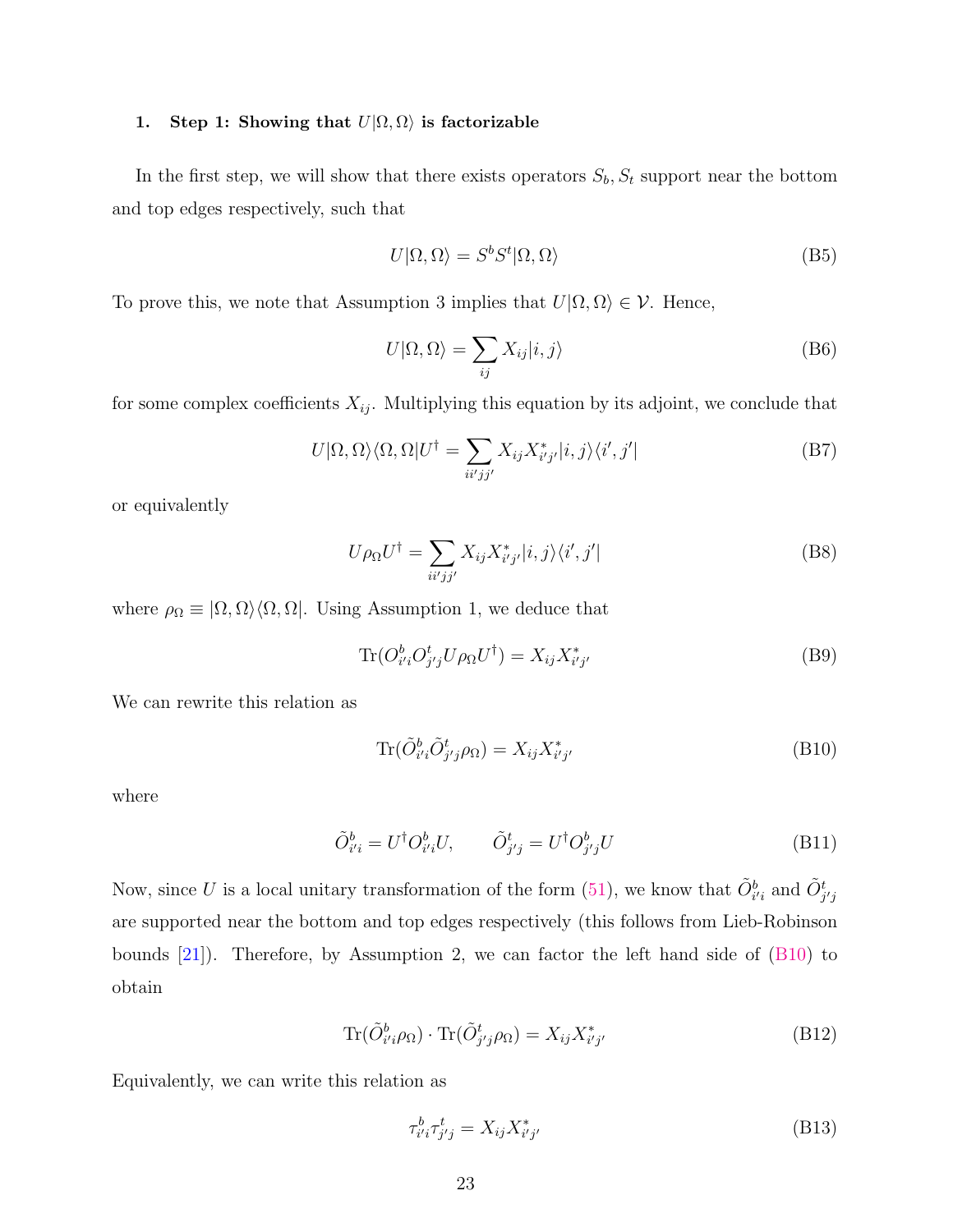where

$$
\tau_{i'i}^b = \text{Tr}(\tilde{O}_{i'i}^b \rho_\Omega), \qquad \tau_{j'j}^t = \text{Tr}(\tilde{O}_{j'j}^t \rho_\Omega) \tag{B14}
$$

An immediate mathematical consequence of  $(B13)$  is that  $X_{ij}$  can be factored as

<span id="page-23-0"></span>
$$
X_{ij} = \alpha_i \beta_j \tag{B15}
$$

for some complex coefficients  $\alpha_i, \beta_j$ . One way to see this is to note that the right hand side of [\(B13\)](#page-22-1) looks like the density matrix for a pure state with wave function  $X_{ij}$ . From this point of view, Eq. [\(B13\)](#page-22-1) implies that the density matrix corresponding to  $X_{ij}$  can be written as the tensor product of two density matrices for i and j separately. Hence  $X_{ij}$  has no entanglement between i and j, which implies that  $X_{ij}$  can be written in the form [\(B15\)](#page-23-0).

We now substitute [\(B15\)](#page-23-0) into [\(B6\)](#page-22-2) to derive

$$
U|\Omega,\Omega\rangle = \sum_{ij} \alpha_i \beta_j |i,j\rangle \tag{B16}
$$

We can now construct the required operators  $S^b, S^t$ :

$$
S^{b} = \sum_{i} \alpha_{i} O_{i\Omega}^{b}, \qquad S^{t} = \sum_{j} \beta_{j} O_{j\Omega}^{t}
$$
 (B17)

By construction,  $S^b$ ,  $S^t$  obey equation [\(B5\)](#page-22-3). This proves the claim.

## 2. Step 2: Showing  $\langle i, j|U|i', j'\rangle$  is factorizable

In the second step, we show that  $\langle i, j|U|i', j'\rangle$  is factorizable, i.e.

<span id="page-23-1"></span>
$$
\langle i,j|U|i',j'\rangle = Y_{ii'}^b Y_{jj'}^t \tag{B18}
$$

for some complex coefficients  $Y_{ii'}^b, Y_{jj'}^t$ .

To show this, we note that by Assumption 1, we can write  $\langle i, j | U | i', j' \rangle$  as

$$
\langle i,j|U|i',j'\rangle = \langle \Omega, \Omega | (O_{j\Omega}^t)^{\dagger} (O_{i\Omega}^b)^{\dagger} U O_{i'\Omega}^b O_{j'\Omega}^t | \Omega, \Omega \rangle \tag{B19}
$$

Equivalently, we can write this as

$$
\langle i,j|U|i',j'\rangle = \langle \Omega, \Omega | (O_{j\Omega}^t)^{\dagger} (O_{i\Omega}^b)^{\dagger} \bar{O}_{i'\Omega}^b \bar{O}_{j'\Omega}^t U | \Omega, \Omega \rangle \tag{B20}
$$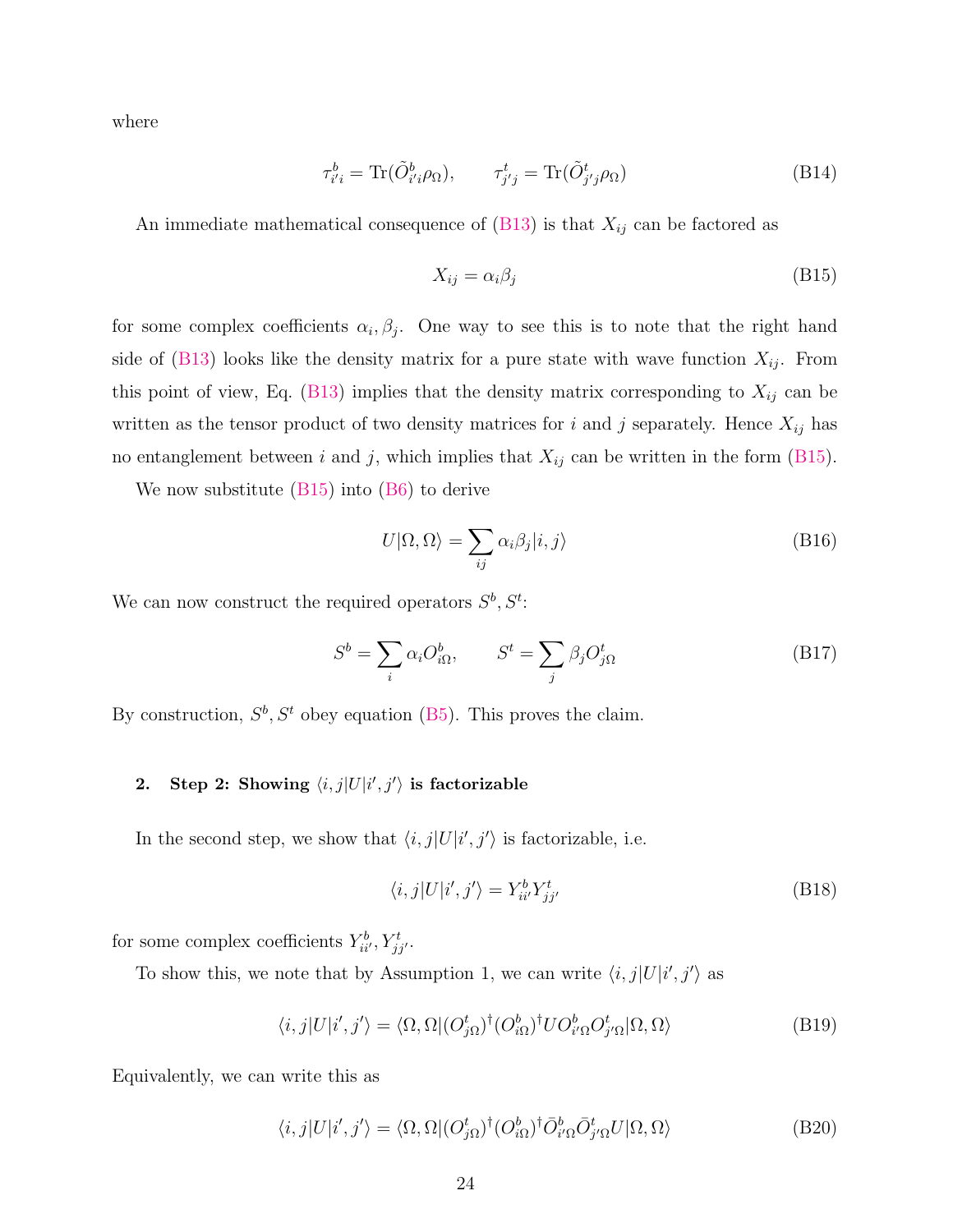where  $\overline{O}_{i'i}^b = U O_{i'i}^b U^{\dagger}$ , and  $\overline{O}_{j'j}^t = U O_{j'j}^t U^{\dagger}$ .

Next, using  $(B5)$ , we can rewrite this as

$$
\langle i,j|U|i',j'\rangle = \langle \Omega, \Omega | (O_{j\Omega}^t)^{\dagger} (O_{i\Omega}^b)^{\dagger} \bar{O}_{i'\Omega}^b \bar{O}_{j'\Omega}^t S^b S^t | \Omega, \Omega \rangle \tag{B21}
$$

Now using Assumption 2, we can factor the right hand side into two parts:

$$
\langle i,j|U|i',j'\rangle=Y_{ii'}^bY_{jj'}^t
$$

where

$$
Y_{ii'}^b = \langle \Omega, \Omega | (O_{i\Omega}^b)^\dagger \bar{O}_{i'\Omega}^b S^b | \Omega, \Omega \rangle
$$
  
\n
$$
Y_{jj'}^t = \langle \Omega, \Omega | (O_{j\Omega}^t)^\dagger \bar{O}_{j'\Omega}^t S^t | \Omega, \Omega \rangle
$$
  
\n(B22)

This establishes the factorization [\(B18\)](#page-23-1).

#### 3. Finishing the proof

We are now ready to finish the proof: we will prove Eqs.  $(56)$ ,  $(57)$ . The first step is to note that the matrices  $Y^b$  and  $Y^t$  that appear in [\(B18\)](#page-23-1) are guaranteed to obey a unitarity property. To be precise,  $Y^b$  and  $Y^t$  obey

$$
[(Yb)\daggerYb]i'i = \deltai'i, \qquad [(Yt)\daggerYt]j'j = \deltaj'j
$$
 (B23)

for any  $i, i', j, j'$  such that  $|i, j \rangle, |i', j' \rangle \in \mathcal{V}_{\delta}$  where  $\mathcal{V}_{\delta}$  is defined as in Assumption 3 above. Indeed, the above property follows from the fact that U is unitary and that  $U|i, j\rangle, U|i', j'\rangle \in$ V (according to Assumption 3).[7](#page-24-0)

To prove [\(56\)](#page-16-1), we note that the initial density matrix  $\rho_0$  can be factorized as

<span id="page-24-1"></span>
$$
\langle i,j|\rho_0|i',j'\rangle = \rho_{ii'}^b \rho_{jj'}^t \tag{B24}
$$

Therefore, by [\(B18\)](#page-23-1), we have

$$
\langle i,j|U\rho_0 U^{\dagger}|i',j'\rangle = \sigma_{ii'}^b \sigma_{jj'}^t \tag{B25}
$$

<span id="page-24-0"></span><sup>&</sup>lt;sup>7</sup> More precisely, the fact that U is unitary implies that  $Y^b, Y^t$  can always be rescaled by a scalar factor  $Y^b \to Y^b \cdot \lambda$ ,  $Y^t \to Y^t \cdot \lambda^{-1}$  so that they obey the unitarity property [\(B23\)](#page-24-1). We will assume this rescaling in what follows.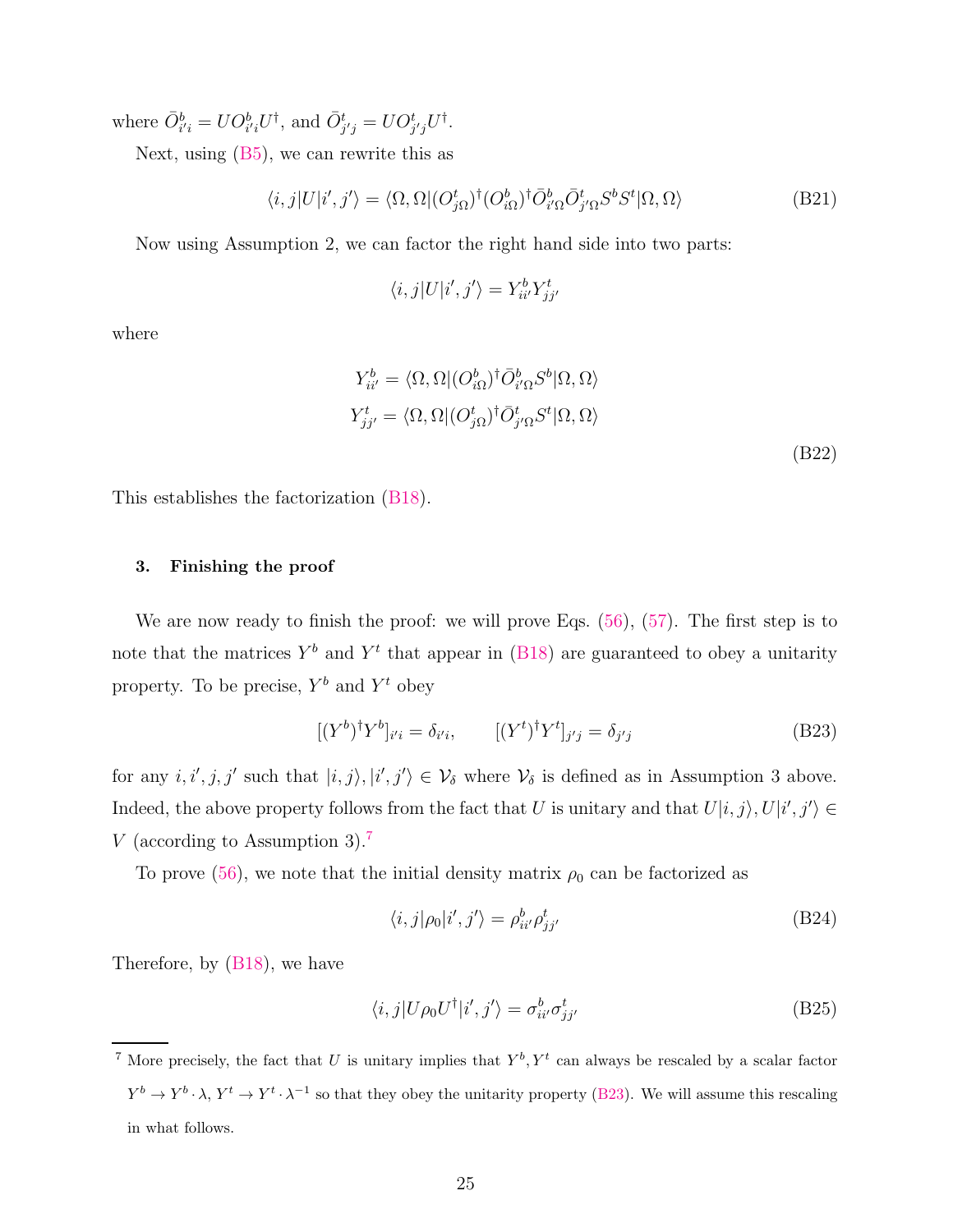where

$$
\sigma^b = Y^b \rho^b (Y^b)^\dagger, \qquad \sigma^t = Y^t \rho^t (Y^t)^\dagger \tag{B26}
$$

Furthermore, it is clear from the above expressions that  $\sigma^b$  and  $\sigma^t$  are Hermitian. This completes our proof of [\(56\)](#page-16-1).

As for [\(57\)](#page-16-2), the unitarity property [\(B23\)](#page-24-1) implies that

$$
\operatorname{Tr}[(\sigma^b)^n] = \operatorname{Tr}[(\rho^b)^n]
$$
  

$$
\operatorname{Tr}[(\sigma^t)^n] = \operatorname{Tr}[(\rho^t)^n]
$$
 (B27)

for any positive integer  $n$  and hence

$$
Spec(\sigma^{b}) = Spec(\rho^{b})
$$
  
\n
$$
Spec(\sigma^{t}) = Spec(\rho^{t})
$$
 (B28)

This completes our proof of [\(57\)](#page-16-2).

- <span id="page-25-0"></span>[1] D. Bohm, "Note on a Theorem of Bloch Concerning Possible Causes of Superconductivity," Phys. Rev. 75[, 502 \(1949\).](http://dx.doi.org/10.1103/PhysRev.75.502)
- <span id="page-25-1"></span>[2] H. Watanabe, ["A Proof of the Bloch Theorem for Lattice Models,"](http://dx.doi.org/10.1007/s10955-019-02386-1) (2019).
- <span id="page-25-2"></span>[3] A. Kapustin and L. Spodyneiko, "Absence of energy currents in an equilibrium state and chiral anomalies," [Phys. Rev. Lett.](http://dx.doi.org/10.1103/PhysRevLett.123.060601) 123, 060601 (2019).
- <span id="page-25-3"></span>[4] M. B. Green, J. H. Schwarz, and E. Witten, Superstring Theory, Cambridge Monographs on Mathematical Physics (Cambridge University Press, 1988).
- <span id="page-25-4"></span>[5] L. D. Landau and E. M. Lifshitz, [Electrodynamics of continuous media; 2nd ed.](https://cds.cern.ch/record/712712), Course of theoretical physics (Butterworth, Oxford, 1984).
- <span id="page-25-5"></span>[6] W. Nernst, "Thermodynamik und spezifische warme," Sitzungsberichte der Königlich Preussischen Akademie der Wissenschaften zu Berlin 1, 134 (1912).
- <span id="page-25-6"></span>[7] P. T. Landsberg, "Foundations of thermodynamics," [Rev. Mod. Phys.](http://dx.doi.org/10.1103/RevModPhys.28.363) 28, 363 (1956).
- <span id="page-25-7"></span>[8] A. Y. Klimenko, "Teaching the third law of thermodynamics," [The Open Thermodynamics Journal](http://dx.doi.org/10.2174/1874396x01206010001) 6, 1–14 (2012).
- <span id="page-25-8"></span>[9] P. Streda and L. Smrcka, "Thermodynamic derivation of the Hall current and the thermopower in quantising magnetic field," [Journal of Physics C: Solid State Physics](http://dx.doi.org/10.1088/0022-3719/16/24/005) 16, L895 (2000).